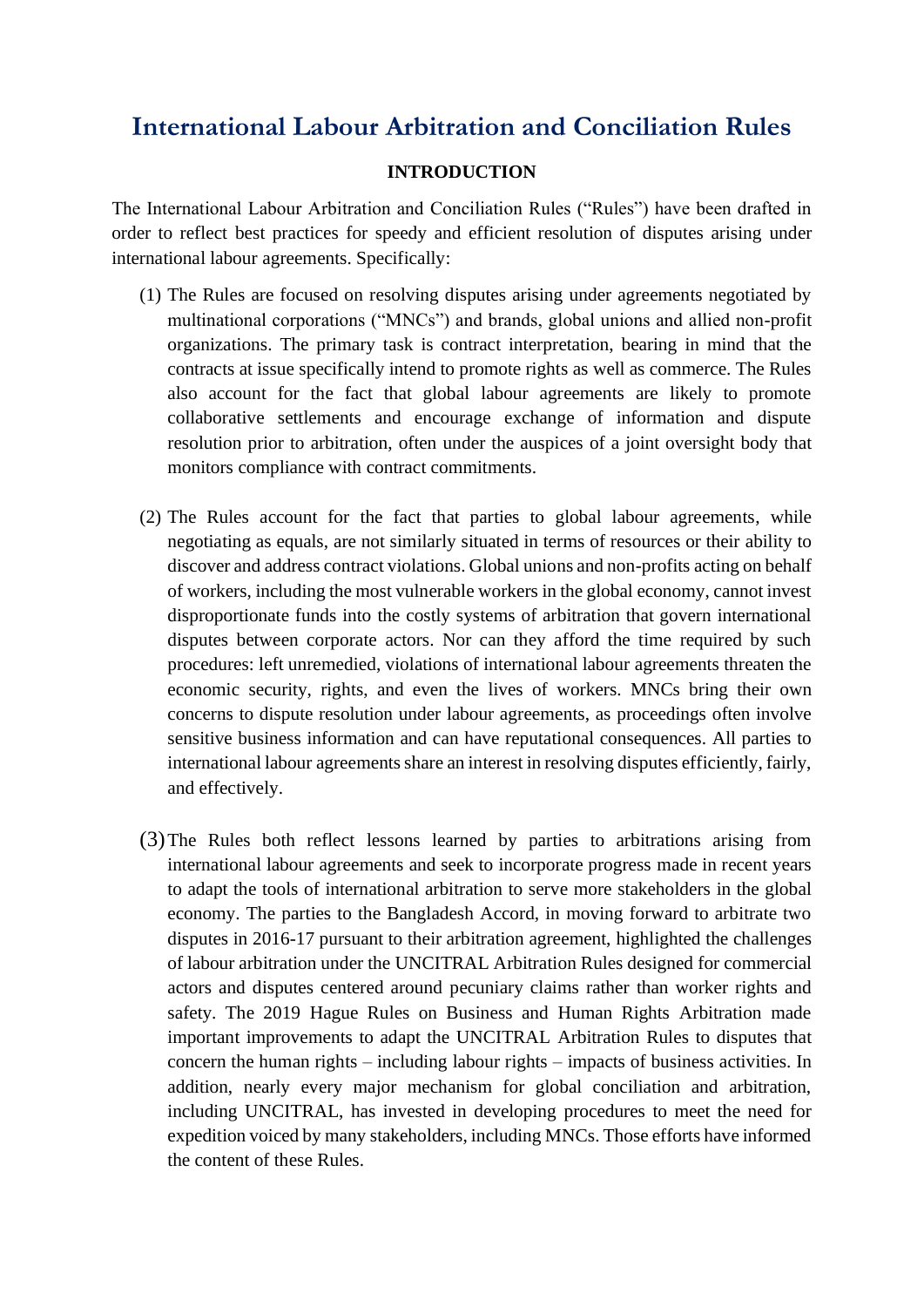#### **PREAMBLE**

1. The International Labour Arbitration and Conciliation Rules ("Rules") provide a mechanism for resolving disputes arising under global labour agreements, including worker supply chain agreements, and other contracts that promote and protect the rights of workers in global commerce.

2. The Rules are based on the 2019 Hague Rules on Business and Human Rights Arbitration ("Hague Rules"), with changes to accommodate the particular characteristics of disputes arising from international labour agreements. The Rules address the need for speed and efficiency in resolving labour disputes while still providing the arbitral tribunal with discretion to ensure rights-compatibility and procedural fairness. As with the Hague Rules, arbitration and conciliation under these Rules is intended to provide:

- (a) For the possibility of a remedy for those affected by the human rights impacts of business activities, as set forth in Pillar III of the United Nations Guiding Principles on Business and Human Rights (the "UN Guiding Principles"), serving as a grievance mechanism consistent with Principle 31 of the UN Guiding Principles; and
- (b) Businesses with a mechanism for addressing adverse human rights impacts with which they are involved, as set forth in Pillar II and Principles 11 and 13 of the UN Guiding Principles.

3. Arbitration under the Rules is not meant as a general substitute for State-based judicial or non-judicial mechanisms.

4. The settlement of disputes by collaborative settlement mechanisms, such as mediation, conciliation, negotiation and facilitation is encouraged, including at any stage of an arbitration proceeding that has already been commenced.

5. Nothing in these Rules should be read as creating new international legal obligations or as limiting or undermining any legal obligations a State may have undertaken or be subject to under international law with respect to human rights.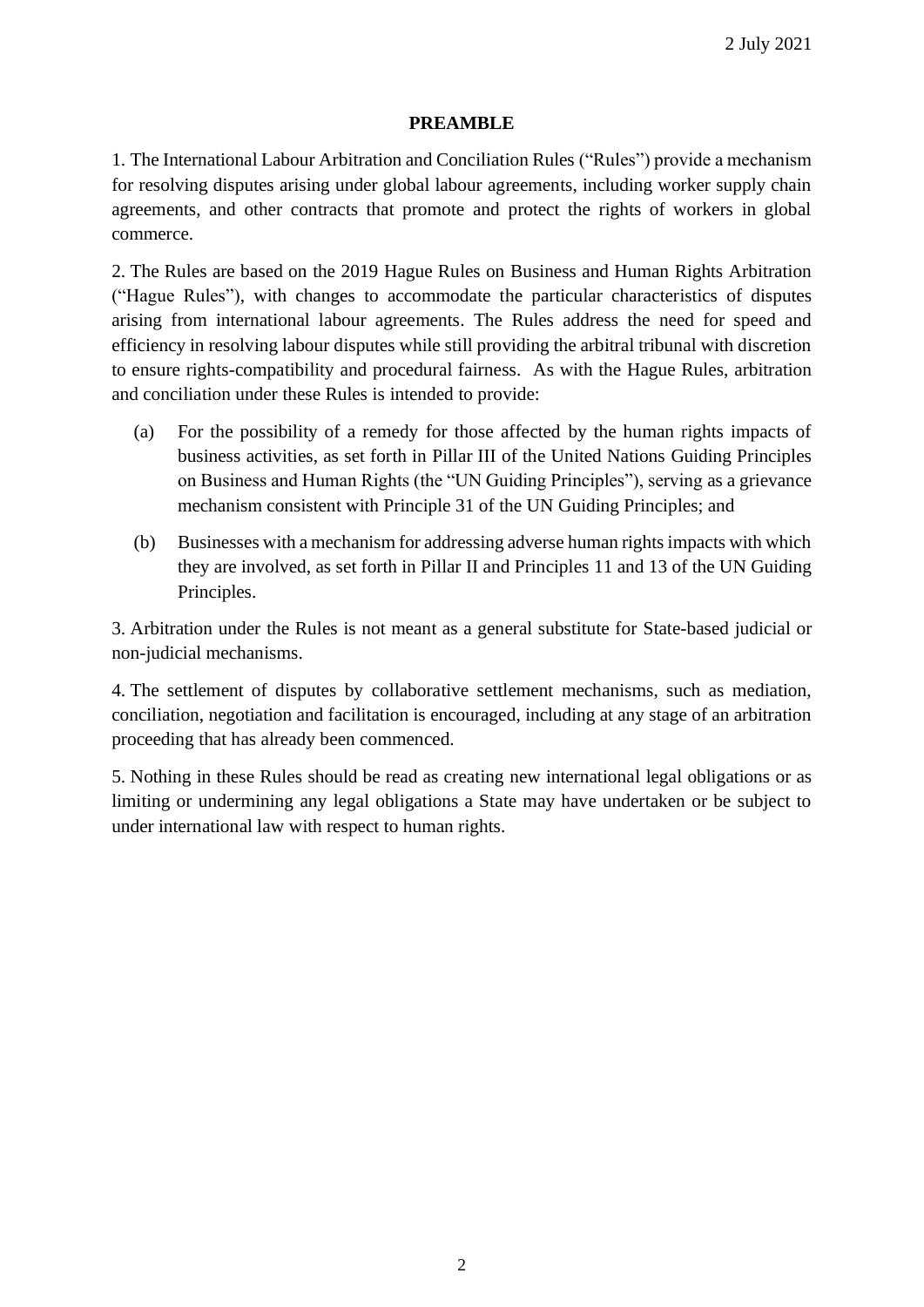#### **SECTION I. INTRODUCTORY RULES**

#### **Scope of application**

#### **Article 1**

1. Where parties have agreed that disputes between them in respect of a defined legal relationship, whether contractual or not, shall be referred to arbitration under these Rules, then such disputes shall be settled in accordance with these Rules as in force on the date of commencement of the proceedings and subject to such modification as the parties may expressly agree upon in writing. The Rules include the Code of Conduct for Arbitrators appended to the Hague Rules (the "Code of Conduct"). The characterization of the dispute as relating to international labour agreements is not necessary for jurisdiction where all the parties to the arbitration have agreed to settle a dispute under these Rules.

2. The parties agree that any dispute that is submitted to arbitration under these Rules shall be deemed to have arisen out of a commercial relationship or transaction for the purposes of Article I of the New York Convention on the Recognition and Enforcement of Foreign Arbitral Awards (the "New York Convention").

3. These Rules shall govern the arbitration except that where any of these Rules is in conflict with a provision of the law applicable to the arbitration from which the parties cannot derogate, that provision shall prevail.

4. The parties acknowledge that the human rights standards and principles expressed in the UN Guiding Principles and the Organisation for Economic Cooperation and Development Guidelines for Multinational Enterprises set forth a minimum standard of conduct. Depending on the circumstances, business enterprises may need to consider additional standards. Nothing in these Rules should be understood to limit or exempt a party from fulfilling its obligations and duties under the applicable law and other instruments relating to human rights.

5. Without prejudice to the right of any party to commence or continue an arbitration under these Rules, the parties shall endeavor to resolve any dispute in good faith through negotiation, conciliation, mediation, facilitation or other collaborative settlement mechanisms. Such settlement may be agreed at any time, including after arbitration proceedings under these Rules have been commenced.

6. For the purposes of these Rules:

- (a) "arbitral tribunal" means a sole arbitrator or panel of arbitrators appointed under these rules;
- (b) "arbitration agreement" means one or more agreements to refer disputes to arbitration under these Rules;
- (c) "day" means, unless otherwise stated, a calendar day;
- (d) "PCA" means the International Bureau of the Permanent Court of Arbitration at The Hague, including where relevant its Secretary-General and all other officers and employees; and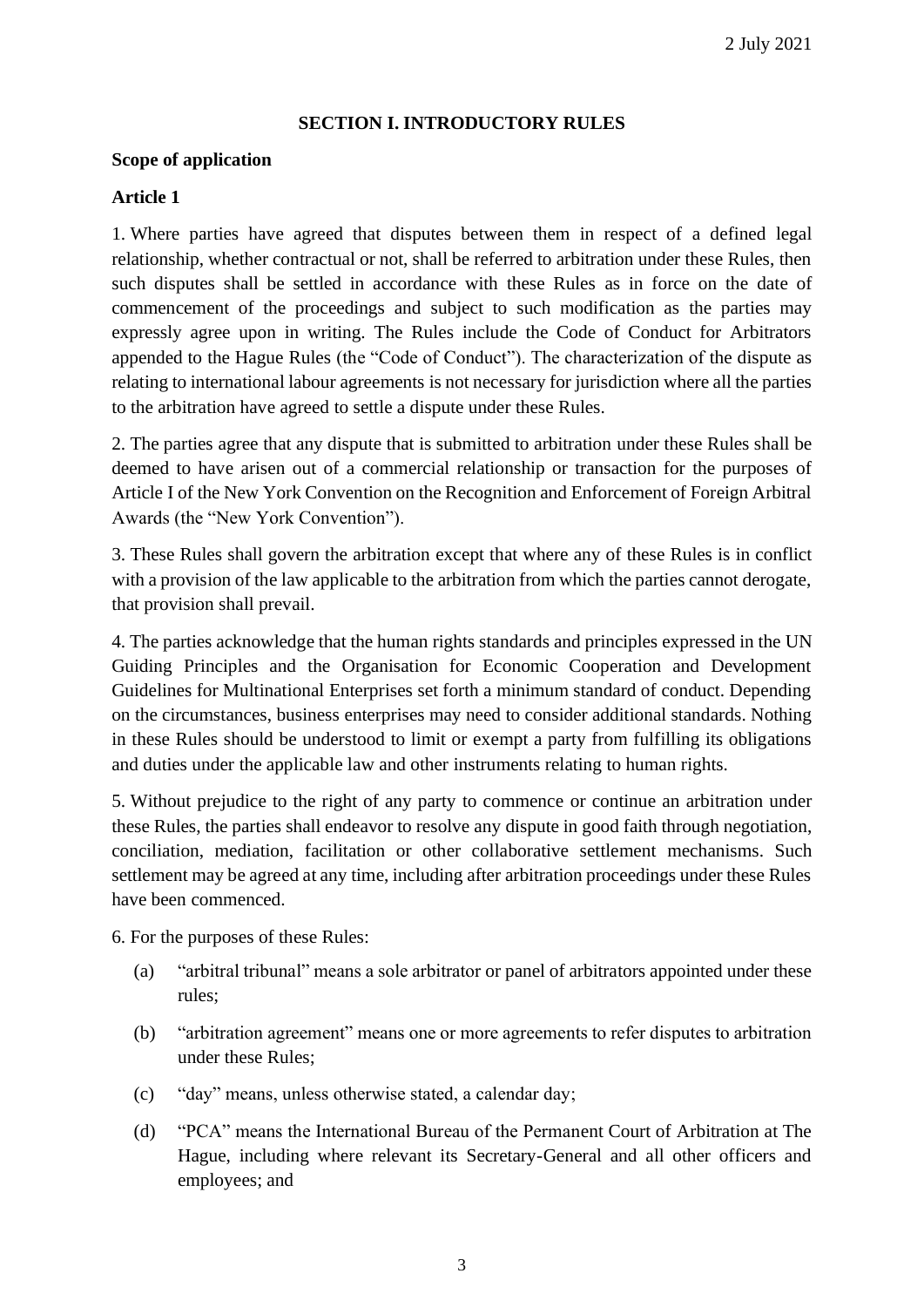(e) "they", "them", "their" are used as both singular and plural pronouns.

# **Permanent Court of Arbitration**

### **Article 2**

1. The PCA shall serve as registry and administer the proceedings in accordance with these Rules.

2. In exercising its functions under these Rules, the PCA may require from any party, arbitrator, conciliator, or mediator the information it deems necessary and it shall give the parties and, where appropriate, the arbitrators, conciliators, or mediators an opportunity to present their views in any manner they consider appropriate. Unless otherwise directed by the PCA, all such communications to and from the PCA shall also be provided by the sender to all other parties.

3. The PCA may, at its sole discretion, extend or abridge any period of time agreed by the parties or prescribed under Sections I, II, V, and VI of these Rules.

#### **Notice and calculation of periods of time**

#### **Article 3**

1. A notice, including a notification, communication or proposal, may be transmitted by any means of communication that provides or allows for a record of its transmission.

2. If an address has been designated by a party specifically for this purpose or authorized by the arbitral tribunal, any notice shall be delivered to that party at that address, and if so delivered shall be deemed to have been received. Delivery by electronic means such as facsimile or email may only be made to an address so designated or authorized.

3. In the absence of such designation or authorization, a notice is:

- (a) Received if it is physically delivered to the addressee;
- (b) Deemed to have been received if it is delivered at the place of business, habitual residence or mailing address of the addressee, or through diplomatic channels in the case of a State.

4. If, after reasonable efforts, delivery cannot be effected in accordance with paragraphs 2 or 3, a notice is deemed to have been received if it is sent to the addressee's last-known place of business, habitual residence or mailing address by registered letter or any other means that provides a record of delivery or of attempted delivery.

5. A notice shall be deemed to have been received on the day it is delivered in accordance with paragraphs 2, 3 or 4, or attempted to be delivered in accordance with paragraph 4. A notice transmitted by electronic means is deemed to have been received on the day it is sent, except that a notice of arbitration so transmitted is only deemed to have been received on the day when it reaches the addressee's electronic address.

6. For the purpose of calculating a period of time under these Rules, such period shall begin to run on the day following the day when a notice is received. If the last day of such period is an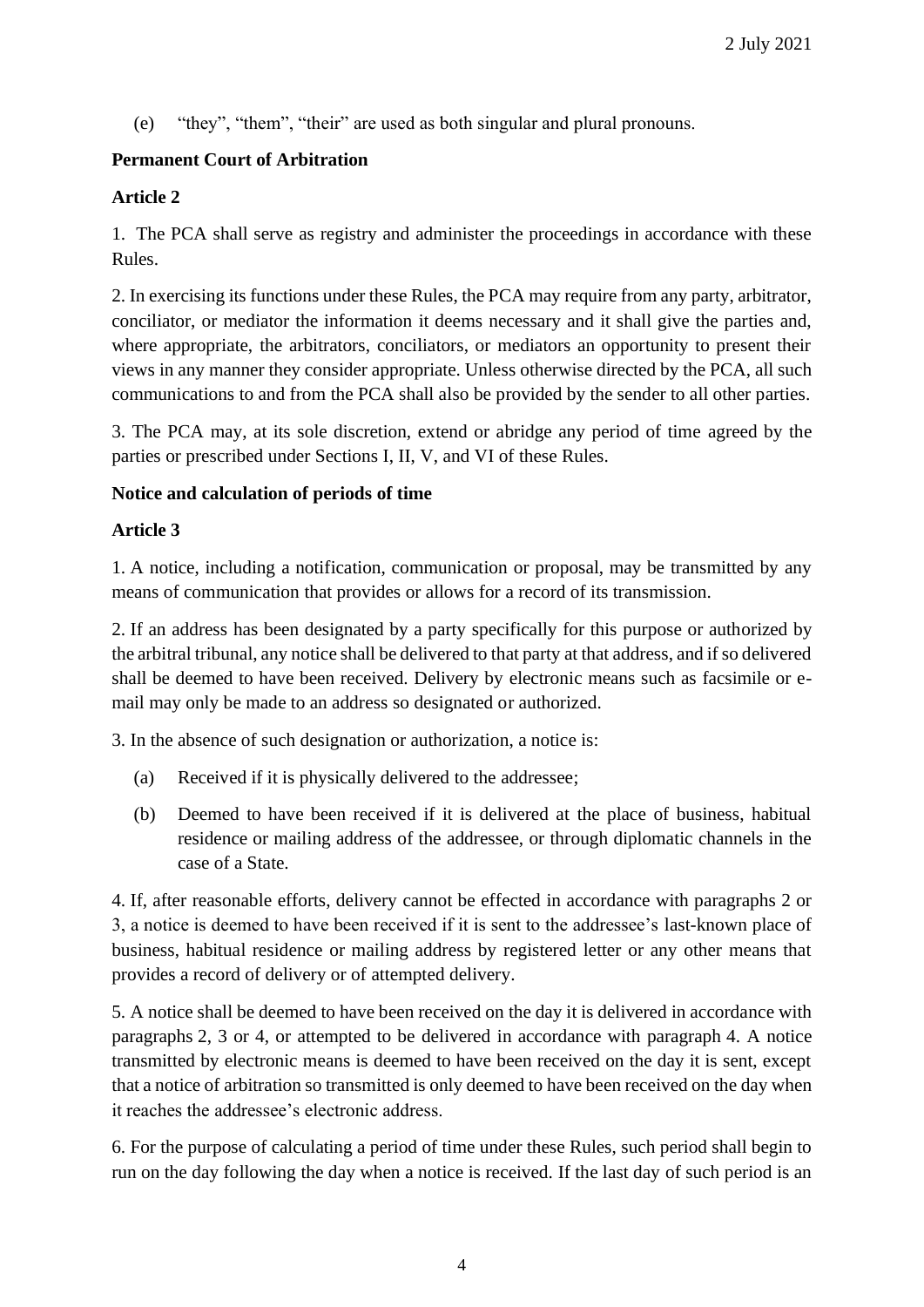official holiday or a non-business day at the residence or place of business of the addressee, the period is extended until the first business day which follows. Official holidays or nonbusiness days occurring during the running of the period of time are included in calculating the period.

### **Representation and assistance**

# **Article 4**

1. Each party may be represented or assisted by persons chosen by it. The names and addresses of such persons must be communicated to all parties, to the PCA and to the arbitral tribunal. The parties' communication must specify whether the appointment is being made for purposes of representation or assistance. Where a person is to act as a representative of a party, the PCA or the arbitral tribunal, on its own initiative or at the request of any party, may at any time require proof of authority granted to the representative in such a form as the arbitral tribunal may determine.

2. Where a party faces barriers to access to remedy, including a lack of awareness of the mechanism, lack of adequate representation, language, literacy, costs, physical location or fears of reprisal, the arbitral tribunal shall, without compromising its independence and impartiality, ensure that such party is given an effective opportunity to present its case in fair and efficient proceedings.

### **Notice of arbitration**

# **Article 5**

1. The party or parties initiating recourse to arbitration (the "claimant") shall communicate to the other party or parties (the "respondent") and the PCA a notice of arbitration. The PCA shall then notify the parties of the date of receipt of the notice of arbitration and invite the respondent to submit a response to the notice of arbitration.

2. Arbitral proceedings shall be deemed to commence on the date on which the notice of arbitration is received by the PCA.

- 3. The notice of arbitration shall include the following:
	- (a) A demand that the dispute be referred to arbitration;
	- (b) The names and contact details of the parties;
	- (c) Identification of the arbitration agreement that is invoked;
	- (d) Identification of any rule, decision, agreement, contract, convention, treaty, constituent instrument of an organization or agency or relationship out of, or in relation to which, the dispute arises;
	- (e) A description of the claim and the facts supporting it, and an indication of the amount involved, if any;
	- (f) The points at issue;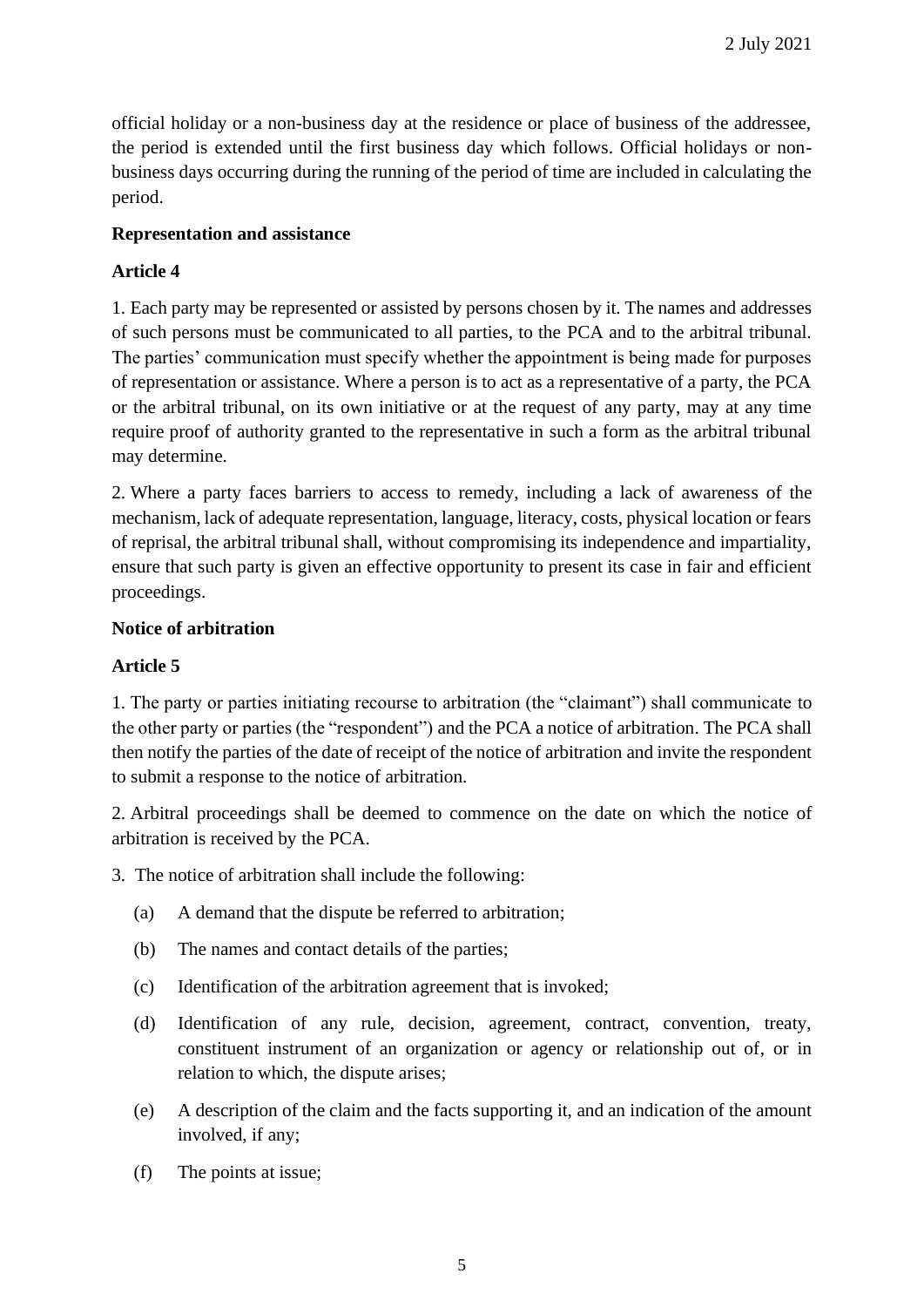- (g) The relief or remedy sought, including any interim relief;
- (h) The legal grounds or arguments supporting the claim; and
- (i) A proposal for the appointment of the sole arbitrator, the language and place of arbitration, if the parties have not previously agreed thereon.

4. A copy of any rule, decision, agreement, contract, convention, treaty, constituent instrument of an organization or agency, or a description of any relationship out of or in relation to which the dispute arises and of the arbitration agreement shall be annexed to the notice of arbitration.

5. The notice of arbitration should, as far as possible, be accompanied by all documents and other evidence relied upon by the claimant, or contain references to them.

6. The constitution of the arbitral tribunal shall not be hindered by any controversy with respect to the sufficiency of the notice of arbitration, which shall be finally resolved by the arbitral tribunal.

#### **Response to the notice of arbitration**

#### **Article 6**

1. Within 30 days of its receipt of the notice of arbitration, the respondent shall communicate to the PCA and the claimant a response to the notice of arbitration, which shall include:

- (a) The name and contact details of each respondent;
- (b) A response to the information set forth in the notice of arbitration, pursuant to Article 5, paragraphs 3 (c) to (i).

2. The response to the notice of arbitration may also include:

- (a) Any plea that an arbitral tribunal to be constituted under these Rules lacks jurisdiction;
- (b) The information specified in Article 5, paragraphs 3 (e) to (h) in respect of counterclaims or claims for the purpose of a set-off, if any;
- (c) A notice of arbitration in accordance with Article 5 in case the respondent formulates a claim against a party to the arbitration agreement other than the claimant.

3. The constitution of the arbitral tribunal shall not be hindered by any controversy with respect to the respondent's failure to communicate a response to the notice of arbitration, or an incomplete or late response to the notice of arbitration, which shall be finally resolved by the arbitral tribunal.

#### **Administrative conference**

#### **Article 7**

1. As soon as practicable, and in any event within 21 days of commencement of the arbitration, the PCA may hold an administrative conference to facilitate discussion and agreement on conciliation of the dispute, arbitrator selection, the location and language(s) of proceedings, requests for interim relief, and any other administrative matters. The conference may be held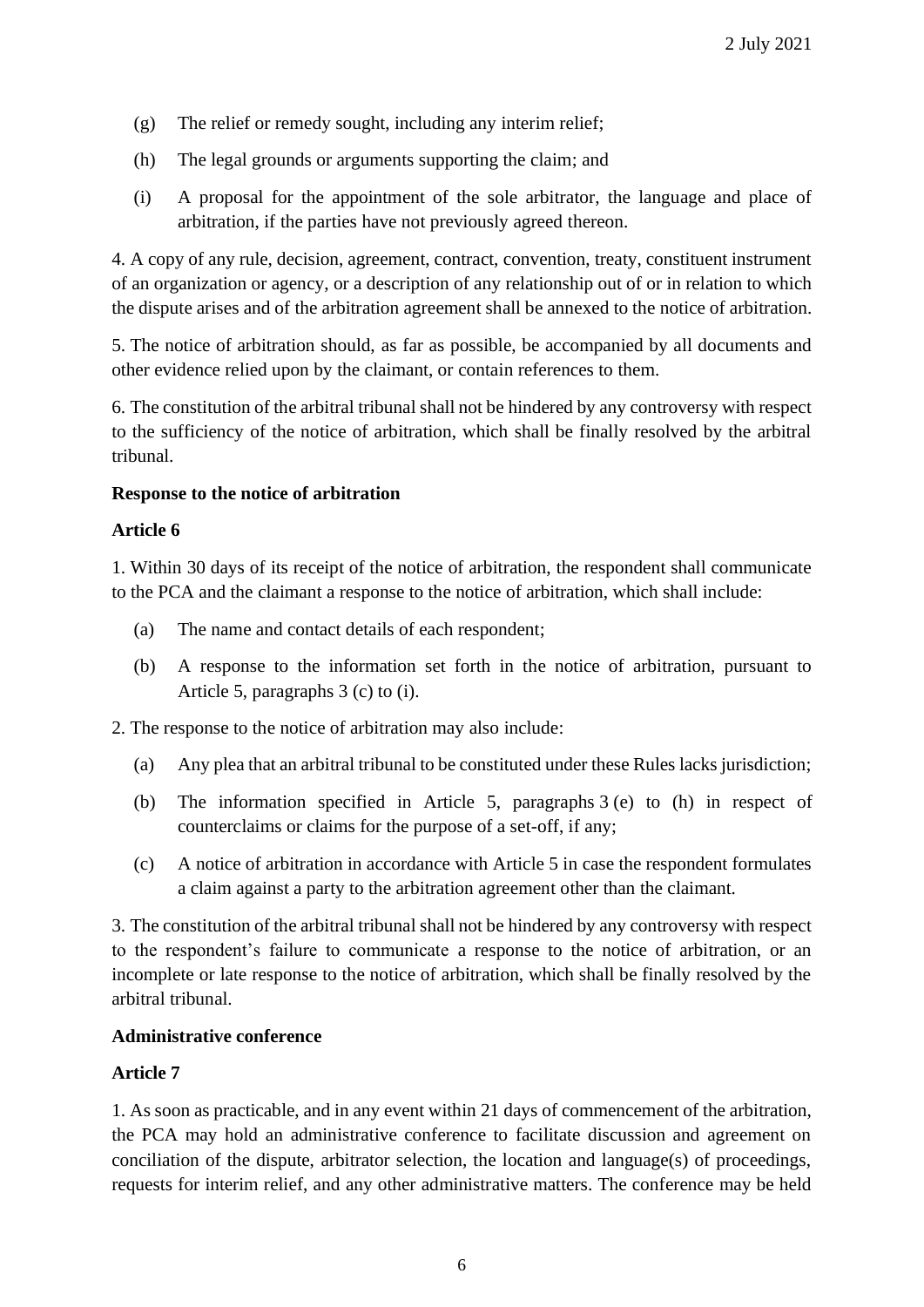by means of communication that do not require physical presence (such as telephone or videoconference). If a tribunal has been constituted, the administrative conference may take place as part of the case management conference pursuant to Article 17, paragraph 3.

2. At or prior to the administrative conference, the PCA shall invite the parties to engage in conciliation in accordance with Article 49, except where:

- (a) the parties have already engaged in a formal process of conciliation or mediation, including any process required by the international labour agreement prior to accessing arbitration;
- (b) the parties agree that conciliation would be fruitless; or
- (c) the PCA considers that conciliation would not advance the resolution of the dispute.

### **SECTION II. COMPOSITION OF THE ARBITRAL TRIBUNAL**

#### **Appointment of Arbitrators (Articles 8 to 10)**

#### **Article 8**

1. If the parties have not previously agreed on the number of arbitrators, and if within 7 days after the receipt by the respondent of the notice of arbitration the parties have not agreed that there shall be more than one arbitrator, a sole arbitrator shall be appointed.

2. If within 14 days after receipt by all other parties of a proposal for the appointment of a sole arbitrator, the parties have not reached agreement thereon, a sole arbitrator shall be appointed by the PCA.

3. The PCA shall appoint the sole arbitrator as promptly as possible. In making the appointment, the PCA shall use the following list-procedure, unless the parties agree on another method or unless the PCA determines in its discretion that the use of the list-procedure is not appropriate for the case:

- (a) The PCA shall communicate to each of the parties an identical list containing at least three names;
- (b) The parties are encouraged to agree upon an arbitrator from that list, and shall advise the PCA in case of agreement;
- (c) If, within 7 days after the receipt of this list or such other period as may be set by the PCA, the parties have not agreed on an arbitrator, each party may return the list to the PCA after having deleted the name or names to which it objects and numbered the remaining names on the list in the order of its preference;
- (d) The PCA shall appoint the sole arbitrator from among the names approved on the lists returned to it and in accordance with the order of preference indicated by the parties;
- (e) If for any reason the appointment cannot be made according to this procedure, the PCA may exercise its discretion in appointing the sole arbitrator.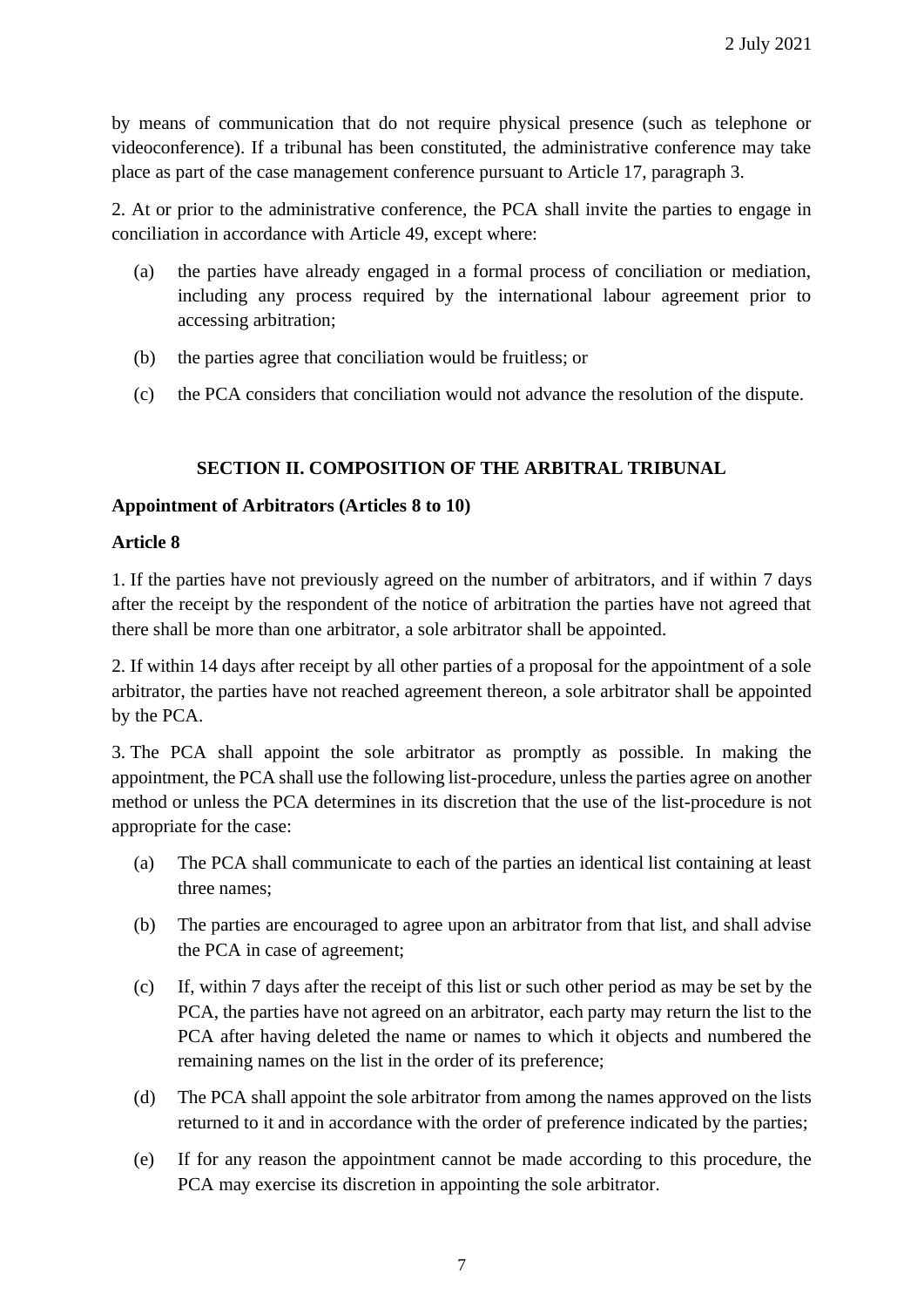4. If the parties have agreed that the arbitral tribunal is to be composed of a number of arbitrators other than one, the arbitrators shall be appointed according to the method agreed upon by the parties.

#### **Article 9**

In the event of any failure to constitute the arbitral tribunal under these Rules or any other method of nomination or appointment of arbitrators agreed by the parties, or where the PCA considers that such method creates a significant risk of unequal treatment or unfairness, the PCA shall, at the request of any party, constitute the arbitral tribunal and, in doing so, may revoke any appointment already made and appoint or reappoint each of the arbitrators and designate one of them as the presiding arbitrator.

#### **Article 10**

1. Unless otherwise agreed by the parties or unless the PCA determines in its discretion that it is not appropriate for the case, the appointment of arbitrators under these Rules shall be made in accordance with the following:

- (a) No person who has previously been involved in the dispute in any capacity may be appointed as an arbitrator;
- (b) Persons appointed to serve as arbitrators under these Rules shall be persons of high moral character, who may be relied upon to exercise independent and impartial judgment. Without prejudice to Articles 11 to 13, in assessing the impartiality, independence or qualifications of arbitrators, the parties, the arbitrators and the PCA shall apply the Code of Conduct;
- (c) The arbitrators shall have demonstrated expertise in international dispute resolution and in areas relevant to the dispute, which may include, depending on the circumstances of the case, business and human rights law and practice, international human rights law, international labour law and labour standards, relevant national and international law and knowledge of or experience in the relevant field, industry, or cultural context.
- 2. The arbitrators shall comply with the Code of Conduct.

3. The Parties, arbitrators and the PCA shall take into account the advisability of forming a diverse tribunal.

#### **Disclosures by and challenge of arbitrators (Articles 11 to 13)**

#### **Article 11**

When a person is approached in connection with their possible appointment as an arbitrator, they shall disclose any circumstances likely to give rise to justifiable doubts as to their impartiality or independence. An arbitrator, from the time of their appointment and throughout the arbitral proceedings, shall without delay disclose any such circumstances to the parties and the other arbitrators unless they have already been informed by them of these circumstances. In assessing the circumstances likely to give rise to justifiable doubts as to their impartiality or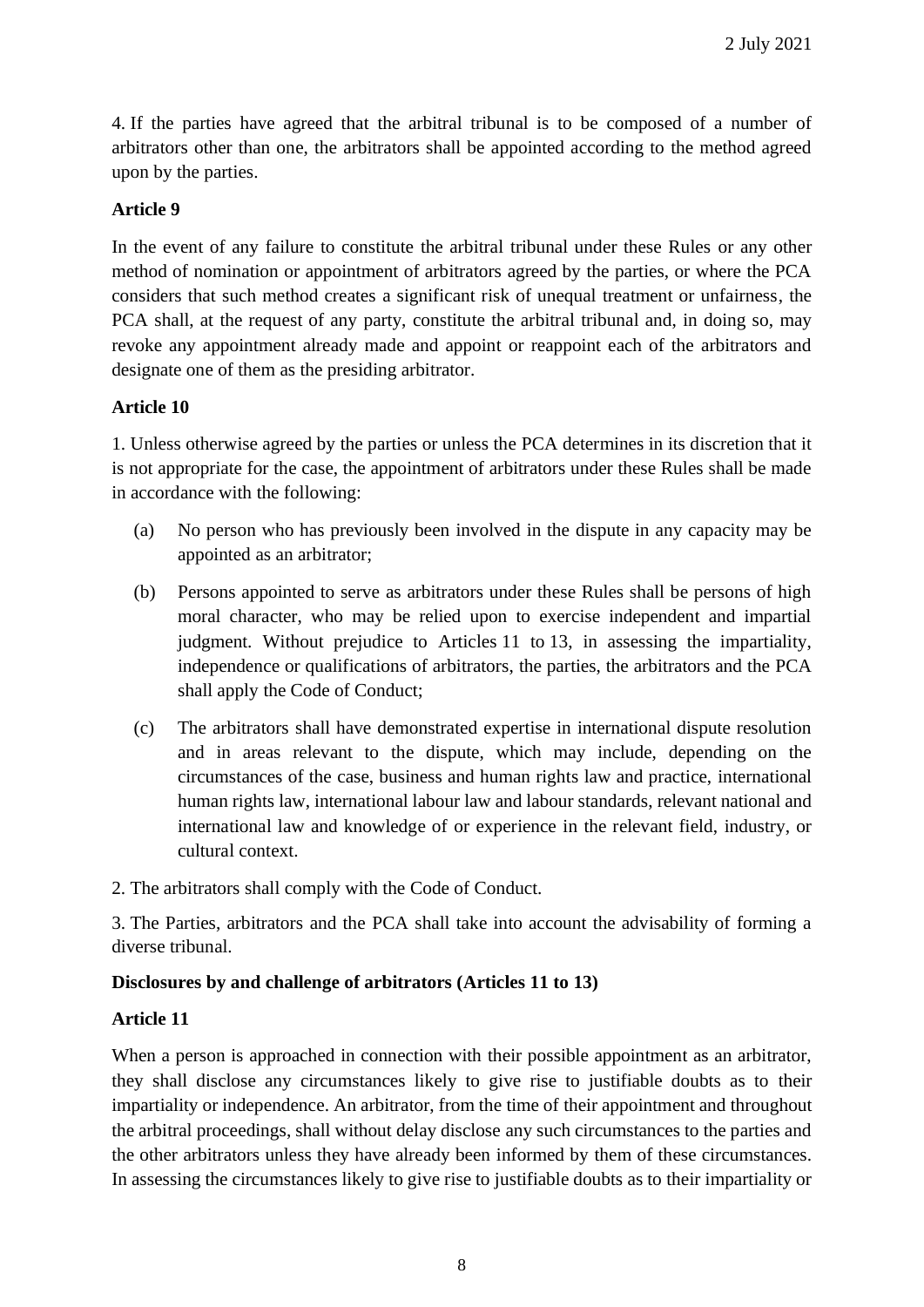independence, a person approached in connection with their possible appointment as an arbitrator shall be guided by the highest international standards as reflected in the Code of Conduct.

# **Article 12**

1. Any arbitrator may be challenged if circumstances exist that give rise to justifiable doubts as to the arbitrator's impartiality or independence or if the arbitrator does not possess the qualifications agreed to by the parties in their arbitration agreement.

2. A party may challenge the arbitrator appointed by it only for reasons of which it becomes aware after the appointment has been made.

3. In the event that an arbitrator fails to act or in the event of the de jure or de facto impossibility of their performing their functions, the procedure in respect of the challenge of an arbitrator as provided in Article 13 shall apply.

# **Article 13**

1. A party that intends to challenge an arbitrator shall send notice of its challenge within 14 days after it has been notified of the appointment of the challenged arbitrator, or within 14 days after the circumstances mentioned in Articles 11 and 12 became known to that party.

2. The notice of challenge shall be communicated to the PCA and copied to all other parties, to the arbitrator who is challenged and to the other arbitrators. The notice of challenge shall state the reasons for the challenge.

3. When an arbitrator has been challenged by a party, all parties may agree to the challenge. The arbitrator may also, after the challenge, withdraw from their office. In neither case does this imply acceptance of the validity of the grounds for the challenge.

4. If, within 14 days from the date of the notice of challenge, all parties do not agree to the challenge or the challenged arbitrator does not withdraw, the PCA shall decide on the challenge.

5. Unless otherwise agreed by the parties, the PCA shall give reasons for the decision on the challenge.

6. The arbitral tribunal may continue the arbitral proceedings, notwithstanding any pending challenge to an arbitrator.

### **Replacement of an arbitrator**

### **Article 14**

In any event where an arbitrator has to be replaced during the course of the arbitral proceedings, a substitute arbitrator shall be appointed or chosen pursuant to the procedure provided for in Article 8, paragraph 3 or paragraph 4, as applicable. This procedure shall apply even if during the process of appointing the arbitrator to be replaced, a party had failed to exercise its right to appoint or to participate in the appointment.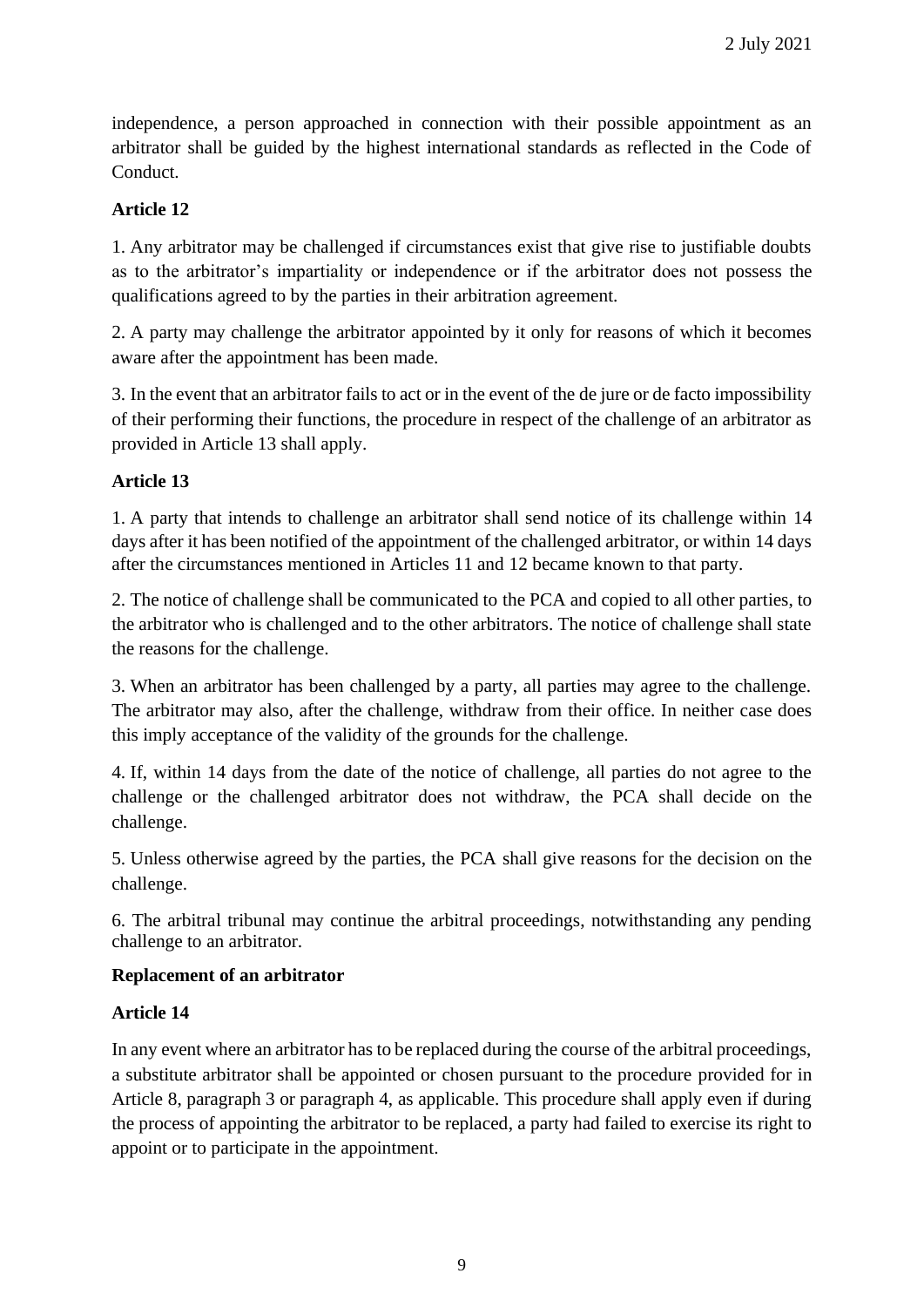# **Repetition of hearings in the event of the replacement of an arbitrator**

# **Article 15**

If an arbitrator is replaced, the proceedings shall resume at the stage where the arbitrator who was replaced ceased to perform their functions, unless the arbitral tribunal decides otherwise.

#### **Exclusion of liability**

### **Article 16**

The parties waive, to the fullest extent permitted under the applicable law, any claim against the arbitrators, the PCA and any person appointed by the arbitral tribunal based on any act or omission in connection with the arbitration.

#### **SECTION III. ARBITRAL PROCEEDINGS**

#### **General provisions**

#### **Article 17**

1. Subject to these Rules, the arbitral tribunal may conduct the arbitration in such manner as it considers appropriate, provided that the parties are treated with equality and that at an appropriate stage of the proceedings each party is given a reasonable opportunity of presenting its case. The arbitral tribunal, in exercising its discretion, shall conduct the proceedings so as to avoid unnecessary delay and expenses and to provide a fair, efficient, culturally appropriate and rights-compatible process for resolving the parties' dispute.

2. Unless otherwise agreed by the parties, the arbitral tribunal shall render its final award within 180 days from the commencement of the arbitration. The PCA may, upon the request of the arbitral tribunal, extend this time limit.

3. As soon as practicable after its constitution, the arbitral tribunal shall hold a case management conference with the parties. Discussions at the case management conference may include, without limitation, the following matters:

- (a) The timetable for the arbitration;
- (b) The rules of evidence;
- (c) The regime of transparency;
- (d) The organization and conduct of the hearing; and
- (e) The fees and expenses of the arbitral tribunal.

4. The arbitral tribunal may decide in consultation with the parties to hold such additional procedural meetings as appropriate.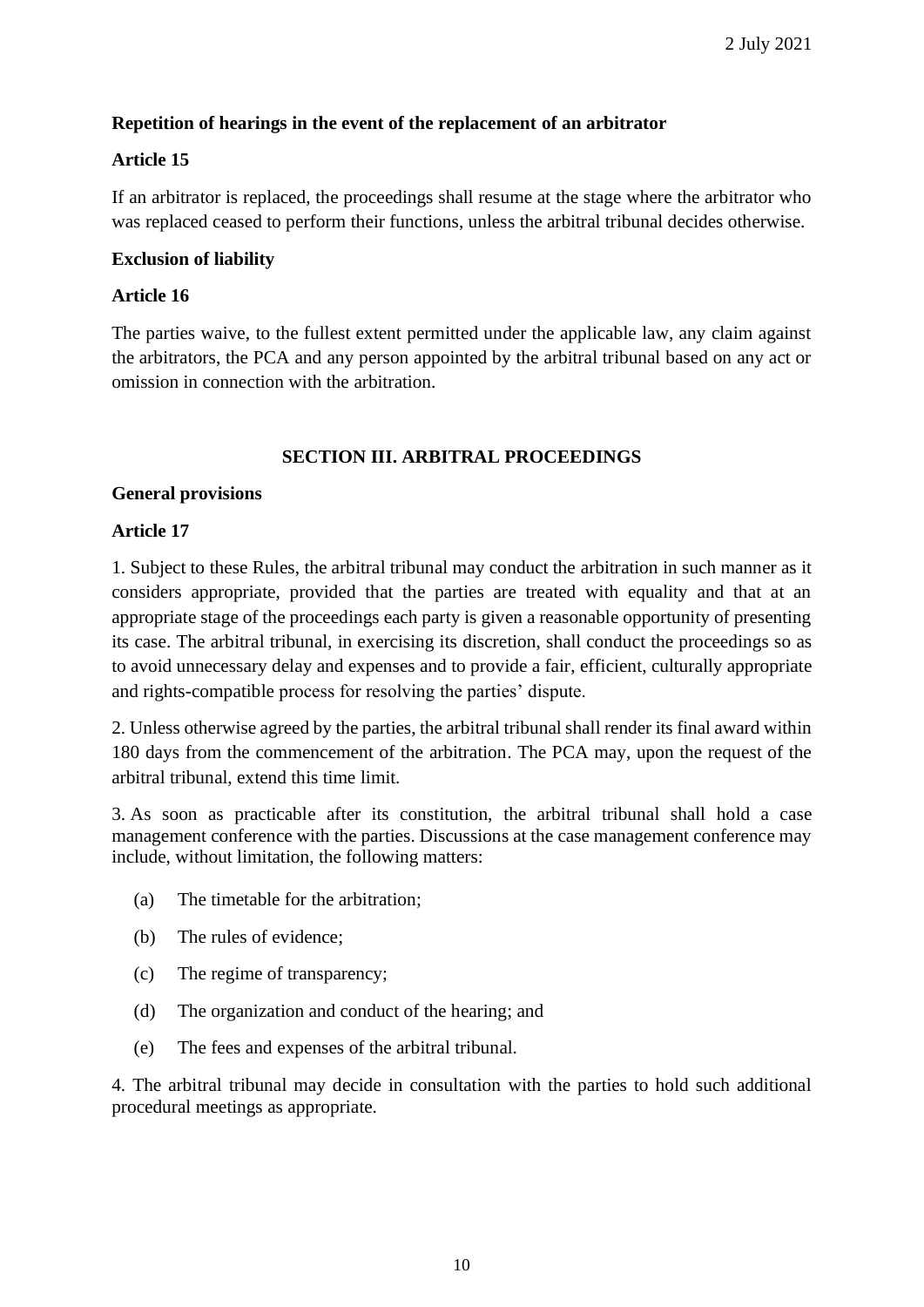5. Subject to paragraph 2, the arbitral tribunal may, at any time, after inviting the parties to express their views, extend or abridge any period of time agreed by the parties or prescribed under Sections III and IV of these Rules.

6. Without compromising its independence and impartiality, the arbitral tribunal may take steps to facilitate the settlement of the dispute before it. The parties agree that the arbitral tribunal's facilitation of settlement in accordance with this paragraph will not be asserted by any party as grounds for the challenge of any of the arbitrators or for the set aside or refusal of enforcement of any award rendered by the arbitral tribunal.

7. Unless the parties agree otherwise, the arbitral tribunal shall decide whether to hold hearings for the presentation of evidence by witnesses, including expert witnesses, or for oral argument. The hearing shall in principle take place within 30 days of the case management conference. The arbitral tribunal may decide, after consulting the parties, that any hearing will be conducted through means of communication that do not require physical presence (such as telephone or videoconference).

8. In order to protect the identity of a party or its representatives where it may be sensitive in the circumstances of the case, the arbitral tribunal may designate specific representatives of other parties who may be informed of the identity of a party or the representatives of a party who request such designation. The party or its representatives requesting the designation shall demonstrate a legitimate interest in such a designation. All representatives so designated shall observe confidentiality in connection with this identity.

9. All communications to the arbitral tribunal by one party shall be communicated by that party to all other parties and the PCA. Such communications shall be made at the same time, except as otherwise permitted by the arbitral tribunal if it may do so under applicable law.

### **Multiparty claims**

### **Article 18**

1. In so far as possible, claims with significant common legal and factual issues shall be heard together. The arbitral tribunal may adopt special procedures appropriate to the number, character, amount and subject matter of the particular claims under consideration.

2. The arbitral tribunal may allow one or more third persons to join in the arbitration as a party provided such person is a party to or a third party beneficiary of the underlying legal instrument that includes the relevant arbitration agreement, unless, after giving all parties and the person or persons to be joined the opportunity to be heard, the arbitral tribunal finds that joinder should not be permitted. Third persons so joined shall become parties to the arbitration agreement for the purposes of the arbitration. The arbitral tribunal may make a single award or several awards in respect of all parties so involved in the arbitration.

3. Notwithstanding paragraph 2, where a third person is a party to or a relevant third party beneficiary of the arbitration agreement, the arbitral tribunal shall not deny the joinder solely on the basis that such joinder might prejudice other parties.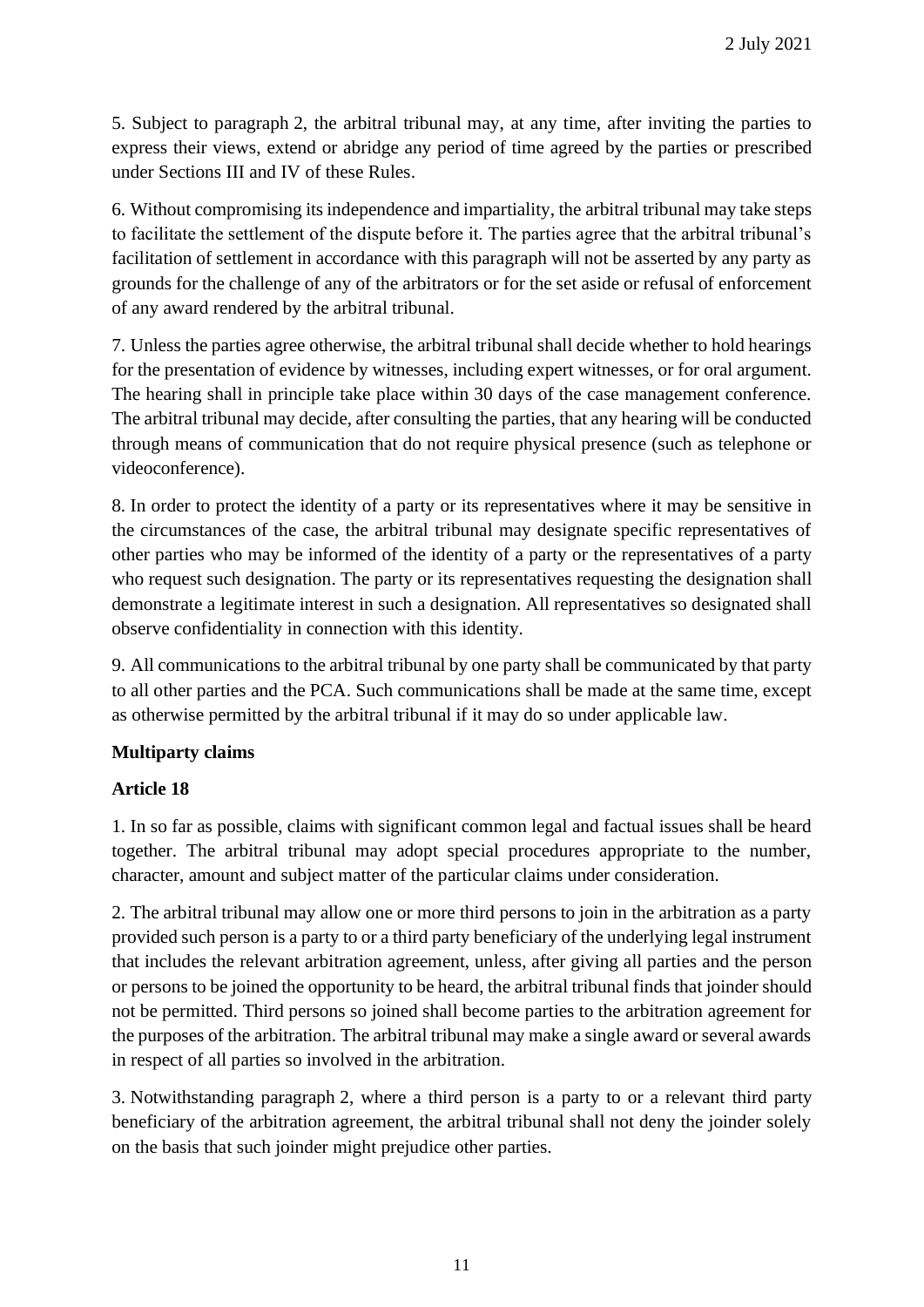# **Place of arbitration**

# **Article 19**

1. If the parties have not previously agreed on the place of arbitration, the place of arbitration shall be The Hague unless otherwise determined by the PCA having regard to the circumstances of the case. The award shall be deemed to have been made at the place of arbitration.

2. The arbitral tribunal may deliberate in person or by any means of communication it deems appropriate, whether physical or electronic. Unless otherwise agreed by the parties, the arbitral tribunal may also meet at any location it considers appropriate for any other purpose, including hearings in person or through means of communication that do not require physical presence (such as telephone or videoconference).

# **Language**

# **Article 20**

1. Subject to an agreement by the parties, the arbitral tribunal shall, promptly after its appointment, determine the language or languages to be used in the proceedings.

2. The arbitral tribunal may order that any documents or exhibits submitted in the course of the proceedings, delivered in their original language, shall be accompanied by a translation into the language or languages agreed upon by the parties or determined by the arbitral tribunal.

### **Amendments to the claim or defence**

### **Article 21**

During the course of the arbitral proceedings, a party may amend or supplement its claim or defence, including a counterclaim or a claim for the purpose of a set-off, unless the arbitral tribunal considers it inappropriate to allow such amendment or supplement having regard to the delay in making it or prejudice to other parties or any other circumstances. However, a claim or defence, including a counterclaim or a claim for the purpose of a set-off, may not be amended or supplemented in such a manner that the amended or supplemented claim or defence falls outside the jurisdiction of the arbitral tribunal.

### **Objections to the jurisdiction of the arbitral tribunal**

### **Article 22**

1. The arbitral tribunal shall have the power to rule on its own jurisdiction, including any objections with respect to the existence or validity of the arbitration agreement. For that purpose, an arbitration clause that forms part of a contract shall be treated as an agreement independent of the other terms of the contract. A decision by the arbitral tribunal that the contract is null shall not entail automatically the invalidity of the arbitration clause.

2. A party is not precluded from raising a plea that the arbitral tribunal does not have jurisdiction by the fact that it has appointed, or participated in the appointment of, an arbitrator. A plea that the arbitral tribunal is exceeding the scope of its authority shall be raised as soon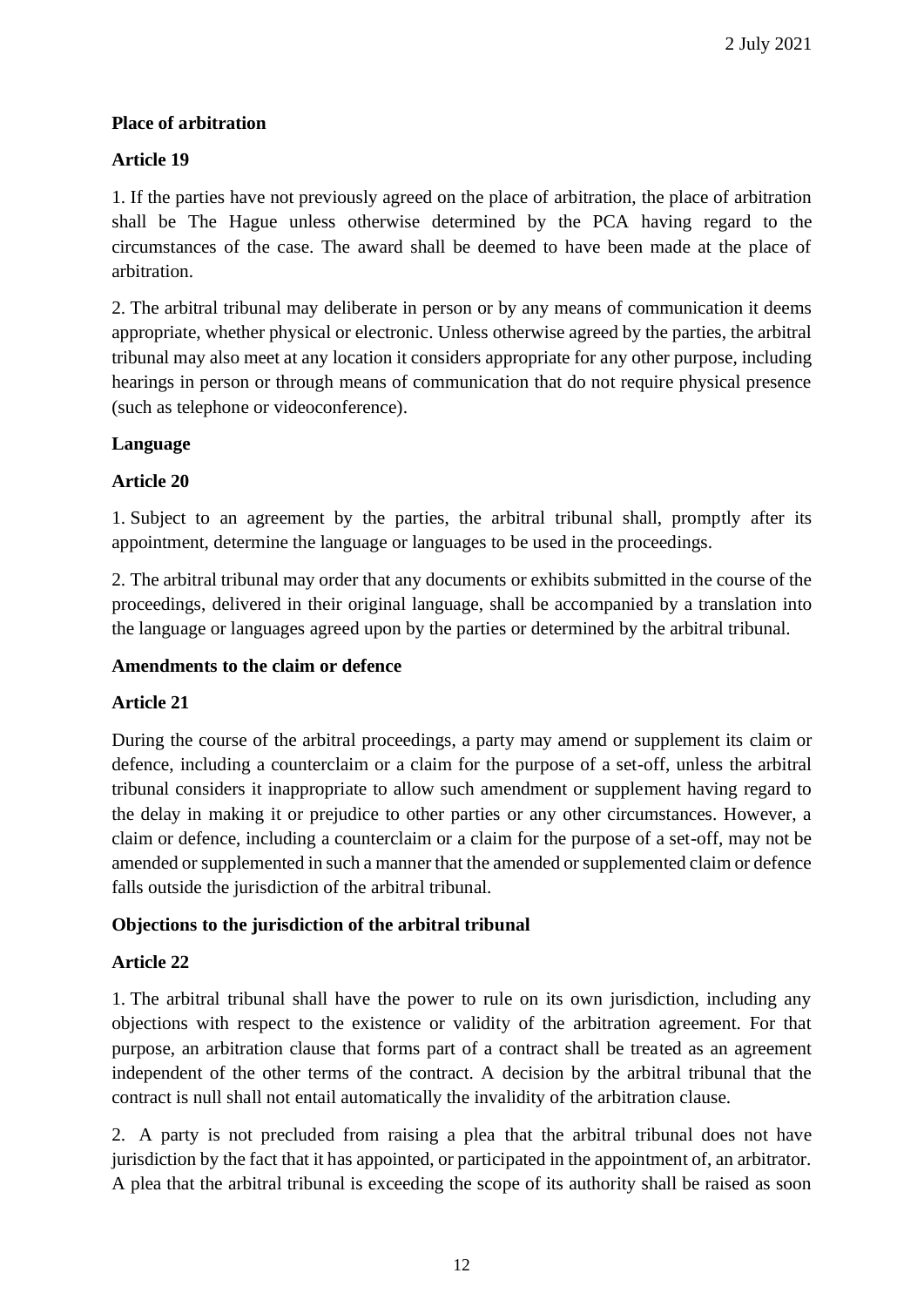as the matter alleged to be beyond the scope of its authority is raised during the arbitral proceedings. The arbitral tribunal may admit a later plea if it considers the delay justified.

#### **Further written statements**

#### **Article 23**

The arbitral tribunal shall decide which further written statements shall be required from the parties or may be presented by them, although the arbitral tribunal shall in principle allow posthearing written submissions. The arbitral tribunal shall fix the periods of time for communicating such statements, which shall in principle not exceed 15 days, and may also set requirements concerning the length and form of such statements.

#### **Submission by a third person**

#### **Article 24**

1. After consultation with the parties, the arbitral tribunal may invite or allow a person or entity that is not a party ("third person(s)") to file a written submission with the arbitral tribunal regarding a matter within the scope of the dispute.

2. A third person wishing to make a submission shall apply to the arbitral tribunal, and shall, in a concise written statement, which is in a language of the arbitration and complies with any page limits set by the arbitral tribunal:

- (a) Describe the third person, including, where relevant, its membership and legal status (e.g., trade association or other non-governmental organization), its general objectives, the nature of its activities and any parent organization (including any organization that directly or indirectly controls the third person);
- (b) Disclose any connection, direct or indirect, which the third person has with any party;
- (c) Provide information on any government, person or organization that has provided to the third person:
	- (i) any financial or other assistance in preparing the submission; or
	- (ii) substantial assistance in either of the two years preceding the application by the third person under this Article (e.g., funding around 20 per cent of its overall operations annually);
- (d) Describe the nature of the interest that the third person has in the arbitration; and
- (e) Identify the specific issues of fact or law in the arbitration that the third person wishes to address in its written submission.

3. In determining whether to allow such a submission, the arbitral tribunal shall take into consideration, among other factors it determines to be relevant:

(a) Whether the third person has a significant interest in the arbitral proceedings; and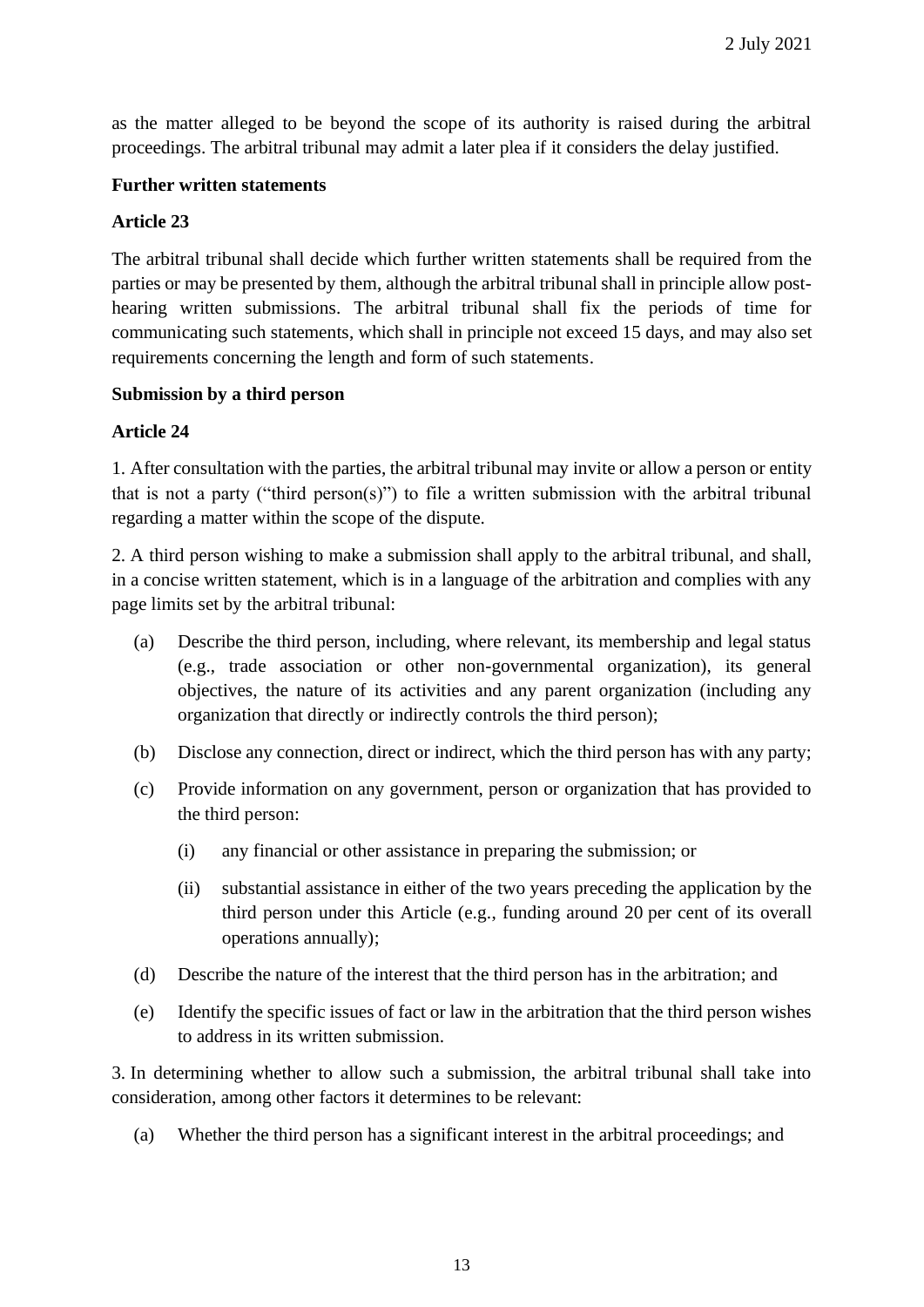(b) The extent to which the submission would assist the arbitral tribunal in the determination of a factual or legal issue related to the arbitral proceedings by bringing a perspective, particular knowledge or insight that is different from that of the parties.

4. Notwithstanding paragraphs 1 to 3, the arbitral tribunal shall in principle allow written submissions from the State(s) of nationality of the parties, the State(s) on whose territory the conduct that gave rise to the dispute occurred and the State(s) parties to any treaties applicable to the arbitration.

5. The submission filed by the third person or entity shall:

- (a) Be dated and signed by the person filing the submission on behalf of the third person;
- (b) Be concise, and in no case longer than as authorized by the arbitral tribunal;
- (c) Set out a precise statement of the third person's position on issues; and
- (d) Address only matters within the scope of the dispute.

6. The arbitral tribunal shall ensure that any submission does not disrupt or unduly burden the arbitral proceedings, or unfairly prejudice any party. If the arbitral tribunal deems it appropriate to do so, the arbitral tribunal may condition the participation of the third person or entity to the deposit of a reasonable sum to cover the costs of such participation.

7. The arbitral tribunal shall ensure that the parties are given a reasonable opportunity to present their observations on any submission by the third person or entity.

#### **Interim measures**

#### **Article 25**

1. The arbitral tribunal may, at the request of a party, take any interim measures it deems necessary, including any measure to prevent serious harm to the enjoyment of rights falling within the subject-matter of the dispute.

2. An interim measure is any temporary measure by which, at any time prior to the issuance of the award by which the dispute is finally decided, the arbitral tribunal orders a party, for example and without limitation, to:

- (a) Maintain or restore the status quo pending determination of the dispute;
- (b) Take action that would prevent, or refrain from taking action that is likely to cause, (i) current or imminent harm or (ii) prejudice to the arbitral process itself;
- (c) Provide a means of preserving assets out of which a subsequent award may be satisfied; or
- (d) Preserve evidence that may be relevant and material to the resolution of the dispute.

3. Such interim measures may be established in any form the arbitral tribunal considers appropriate, including the form of an award.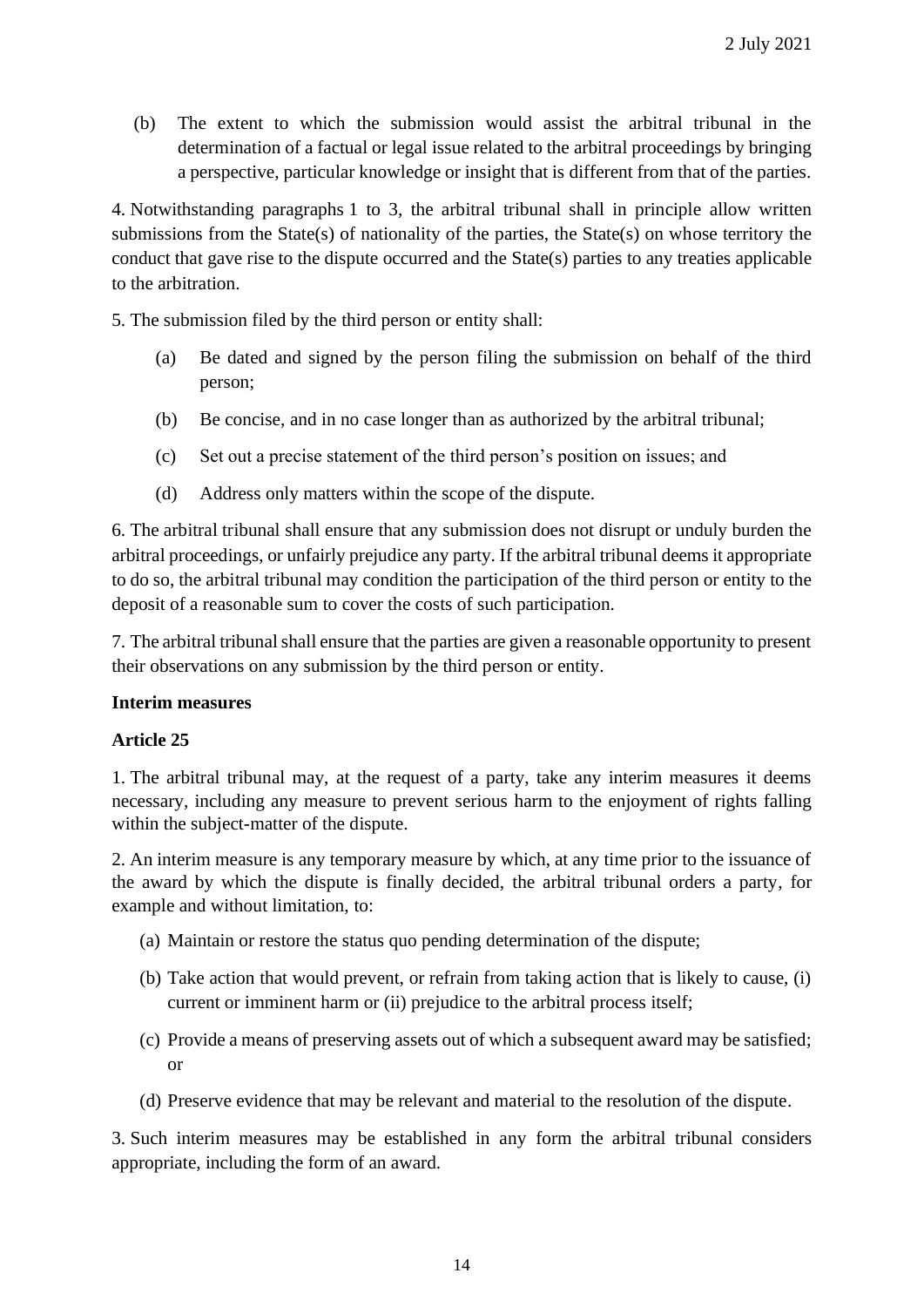4. Subject to Article 1, paragraph 4, the arbitral tribunal may, at the request of a party, stipulate an appropriate monetary penalty for non-compliance with its interim measures.

5. The arbitral tribunal may modify, suspend or terminate an interim measure it has granted, upon application of any party or, in exceptional circumstances and upon prior notice to the parties, on the arbitral tribunal's own initiative.

6. The arbitral tribunal may require the party requesting an interim measure to provide appropriate security or undertakings in connection with the measure.

7. The arbitral tribunal may require any party promptly to disclose any material change in the circumstances on the basis of which the interim measure was requested or granted.

8. Subject to Article 1, paragraph 4, and notwithstanding Article 17, paragraph 9, a party may, without notice to any other party, make a request for an interim measure together with an application for a preliminary order directing a party not to frustrate the purpose of the interim measure requested. The arbitral tribunal may grant a preliminary order provided it considers that prior disclosure of the request for the interim measure to the party against whom it is directed risks frustrating the purpose of the measure. The arbitral tribunal shall give an opportunity to any party against whom a preliminary order is directed to present its case at the earliest practicable time.

9. The party requesting an interim measure may be liable for any costs and damages caused by the measure to any party if the arbitral tribunal later determines that, in the circumstances then prevailing, the measure should not have been granted. The arbitral tribunal may award such costs and damages at any point during the proceedings.

10. A request for interim measures addressed by any party to a judicial authority shall not be deemed incompatible with the agreement to arbitrate, or as a waiver of that agreement.

### **Evidence**

# **Article 26**

1. Each party shall have the burden of proving the facts relied on to support its claim or defence.

2. The applicable rules of evidence shall be agreed by the parties. In the absence of agreement by the parties, the arbitral tribunal may organize the taking of evidence in the manner that it deems appropriate to enable each party to effectively present its case, taking into account the parties' views, relevant best practices in the taking of evidence in international dispute resolution and the circumstances of the case, including considerations of fairness, efficiency, cultural appropriateness and rights-compatibility. In organizing the taking of evidence, the arbitral tribunal may limit the scope of the evidence that may be produced by the parties. The arbitral tribunal shall determine the admissibility, relevance, materiality and weight of the evidence offered.

3. Witnesses, including expert witnesses, who are presented by the parties to testify to the arbitral tribunal on any issue of fact or expertise may be any individual, notwithstanding that the individual is a party to the arbitration or in any way related to a party. Unless otherwise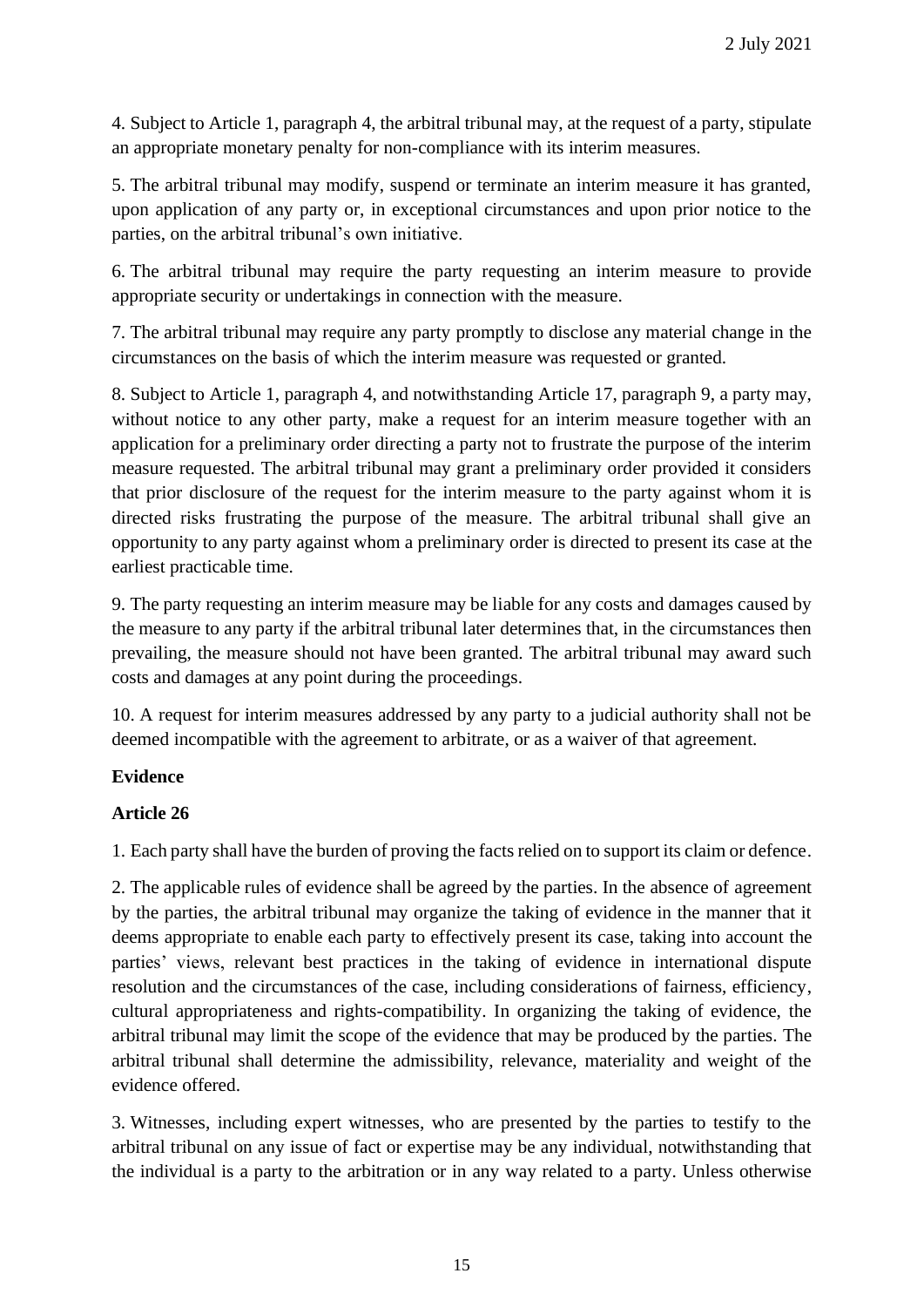directed by the arbitral tribunal, statements by witnesses, including expert witnesses, may be presented in writing and signed by them.

4. At any time during the arbitral proceedings the arbitral tribunal may, on its own motion or at the request of a party, require any party to produce documents, exhibits, witness statements or other evidence within such a period of time as the arbitral tribunal shall determine. If a party fails to produce documents required by the arbitral tribunal, the arbitral tribunal may draw the consequences it deems appropriate, including an inference that such evidence would be adverse to the interests of that party or a reversal of the burden of proof.

### **Hearings**

# **Article 27**

1. In the event of an oral hearing, the arbitral tribunal shall give the parties adequate advance notice of the date, time and place thereof.

2. If agreed by the parties, the hearing can be made accessible to the public.

3. The arbitral tribunal may organize the hearing in the manner that it deems most appropriate to enable each party to effectively present its case, taking into account relevant best practices in the conduct of hearings in international dispute resolution and the circumstances of the case, including considerations of fairness, efficiency, cultural appropriateness and rightscompatibility.

4. Witnesses, including expert witnesses, may be heard under the conditions and examined in the manner set by the arbitral tribunal. If the legitimate interest of a witness based on a demonstrated genuine fear requires restriction of the representatives of the parties who are informed of the identity of the witness, the arbitral tribunal may order such restriction.

5. The arbitral tribunal may require the retirement of any witness or witnesses, including expert witnesses, during the testimony of such other witnesses. A witness, including an expert witness, who is also a party to the arbitration shall not, in principle, be asked to retire.

6. The arbitral tribunal may authorize that witnesses, including expert witnesses, be examined through any means of telecommunication that do not require their physical presence at the hearing.

### **Experts appointed by the arbitral tribunal**

### **Article 28**

1. After consultation with the parties, the arbitral tribunal may appoint one or more independent experts to report to it, in writing, on specific issues to be determined by the arbitral tribunal. A copy of the expert's terms of reference, established by the arbitral tribunal, shall be communicated to the parties.

2. The expert shall, in principle before accepting appointment, submit to the arbitral tribunal and to the parties a description of their qualifications and a statement of their impartiality and independence. Within the time ordered by the arbitral tribunal, the parties shall inform the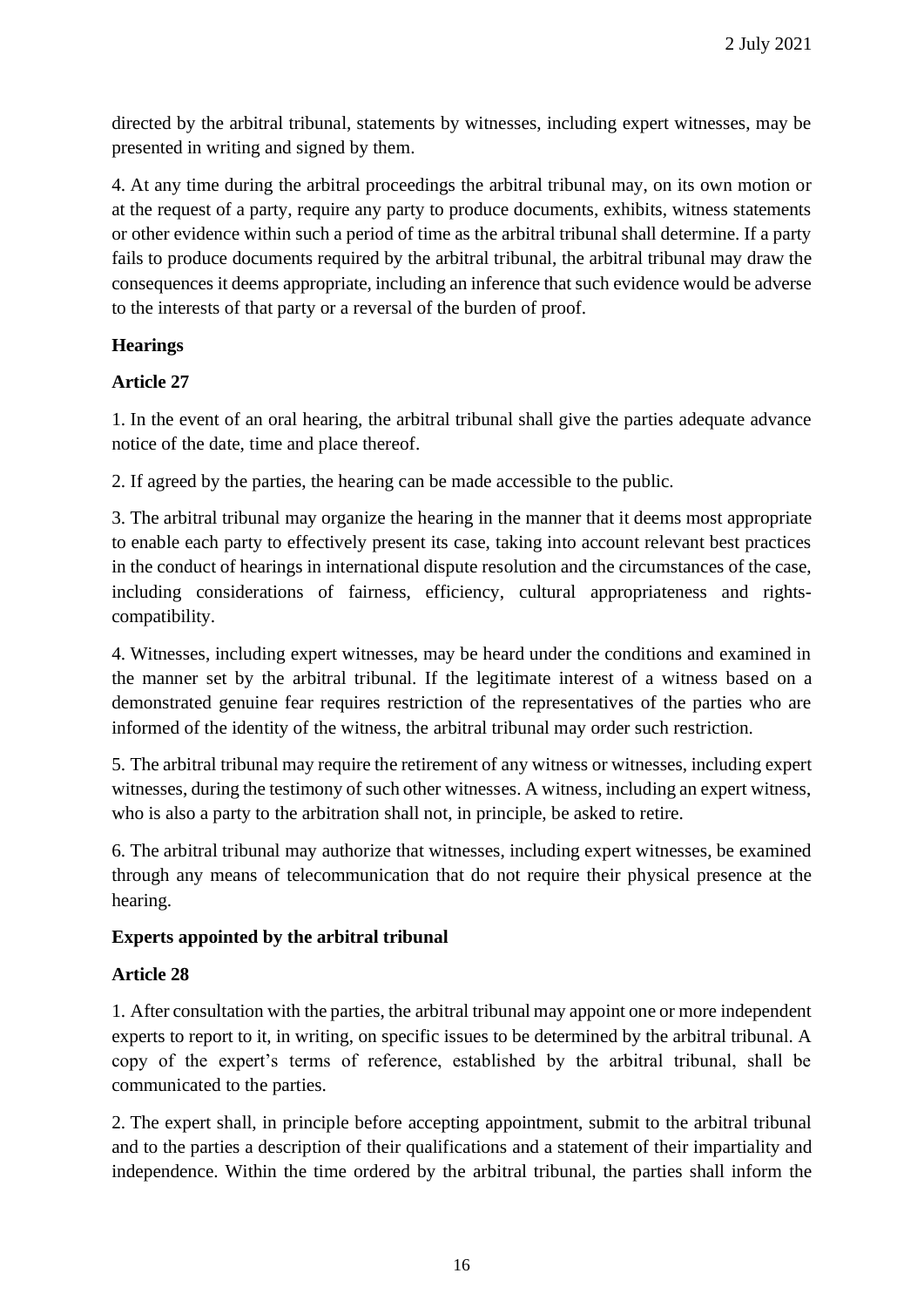arbitral tribunal whether they have any objections as to the expert's qualifications, impartiality or independence. The arbitral tribunal shall decide promptly whether to accept any such objections. After an expert's appointment, a party may object to the expert's qualifications, impartiality or independence only if the objection is for reasons of which the party becomes aware after the appointment has been made. The arbitral tribunal shall decide promptly what, if any, action to take.

3. The parties shall give the expert any relevant information or produce for their inspection any relevant documents or goods that they may require of them. Any dispute between a party and such expert as to the relevance of the required information or production shall be referred to the arbitral tribunal for decision.

4. Upon receipt of the expert's report, the arbitral tribunal shall communicate a copy of the report to the parties, which shall be given the opportunity to express, in writing, their opinion on the report. A party shall be entitled to examine any document on which the expert has relied in their report.

5. At the request of any party, the expert, after delivery of the report, may be heard at a hearing where the parties shall have the opportunity to be present and to interrogate the expert. At this hearing, any party may present expert witnesses in order to testify on the points at issue. The provisions of Article 27 shall be applicable to such proceedings.

### **Default**

# **Article 29**

1. If, within the period of time fixed by these Rules or the arbitral tribunal, without showing sufficient cause:

- (a) The claimant has failed to pursue its claim in a diligent manner, the arbitral tribunal shall issue an order for the termination of the arbitral proceedings, unless there are remaining matters that may need to be decided and the arbitral tribunal considers it appropriate to do so;
- (b) The respondent has failed to communicate its response to the notice of arbitration, the arbitral tribunal shall order that the proceedings continue, without treating such failure in itself as an admission of the claimant's allegations; the provisions of this subparagraph also apply to a claimant's failure to submit a defence to a counterclaim or to a claim for the purpose of a set-off.

2. If a party, duly notified under these Rules, fails to appear at a hearing, without showing sufficient cause for such failure, the arbitral tribunal may proceed with the arbitration.

3. If a party, duly invited by the arbitral tribunal to produce documents, exhibits or other evidence, fails to do so within the established period of time, without showing sufficient cause for such failure, the arbitral tribunal may draw the consequences it deems appropriate and make the award on the evidence before it.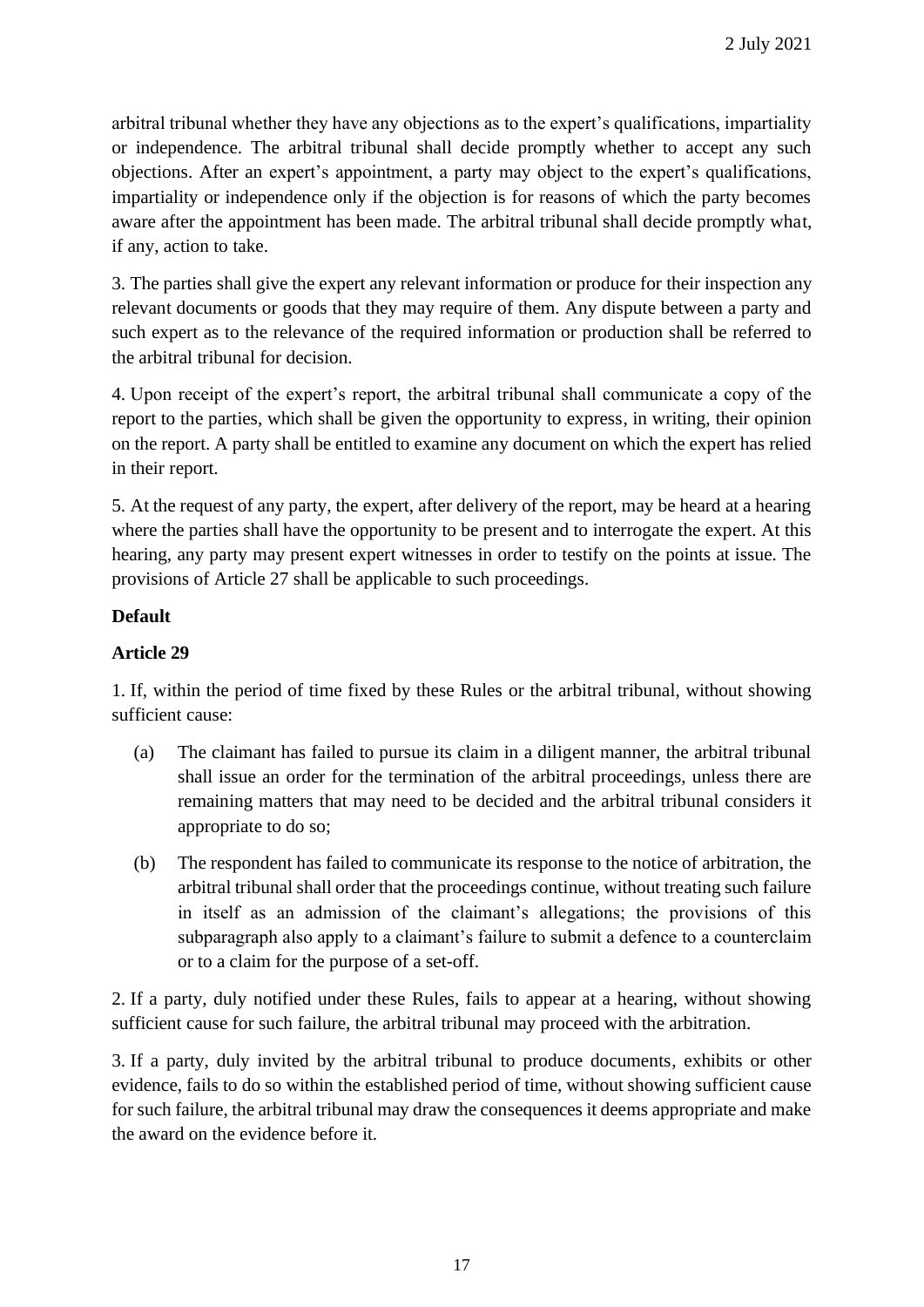# **Closure of hearings**

# **Article 30**

1. The arbitral tribunal may inquire of the parties if they have any further proof to offer or witnesses to be heard or submissions to make and, if there are none, it may declare the hearings closed.

2. The arbitral tribunal may, if it considers it necessary owing to exceptional circumstances, decide, on its own initiative or upon application of a party, to reopen the hearings at any time before the award is made.

### **Waiver of right to object**

# **Article 31**

A failure by any party to object promptly to any non-compliance with these Rules or with any requirement of the arbitration agreement shall be deemed to be a waiver of the right of such party to make such an objection, unless such party can show that, under the circumstances, its failure to object was justified.

# **SECTION IV. TRANSPARENCY**

### **Scope of application of transparency provisions**

### **Article 32**

1. The arbitral tribunal shall have the power, besides its discretionary authority under certain provisions of these Rules, to adapt the requirements of any provision of this Section to the particular circumstances of the case, after consultation with the parties, if such adaptation is necessary to conduct the arbitration in a practical manner and is consistent with the transparency objective of Articles 32 to 36.

2. Where Articles 32 to 36 provide for the arbitral tribunal to exercise discretion, the arbitral tribunal in exercising such discretion shall take into account:

- (a) The agreement of the parties on transparency and confidentiality;
- (b) The public interest in transparency in arbitration under these Rules and in the particular arbitral proceedings;
- (c) The parties' interest in a fair and efficient resolution of their dispute;
- (d) The safety, privacy and confidentiality concerns of the parties, witnesses, representatives and others involved in or affected by the arbitration proceedings; and
- (e) The potential for aggravating conflicts between and among relevant stakeholders.

4. In the presence of any conduct, measure or other action having the effect of wholly undermining the transparency objectives of Articles 32 to 36, the arbitral tribunal shall ensure that those objectives prevail.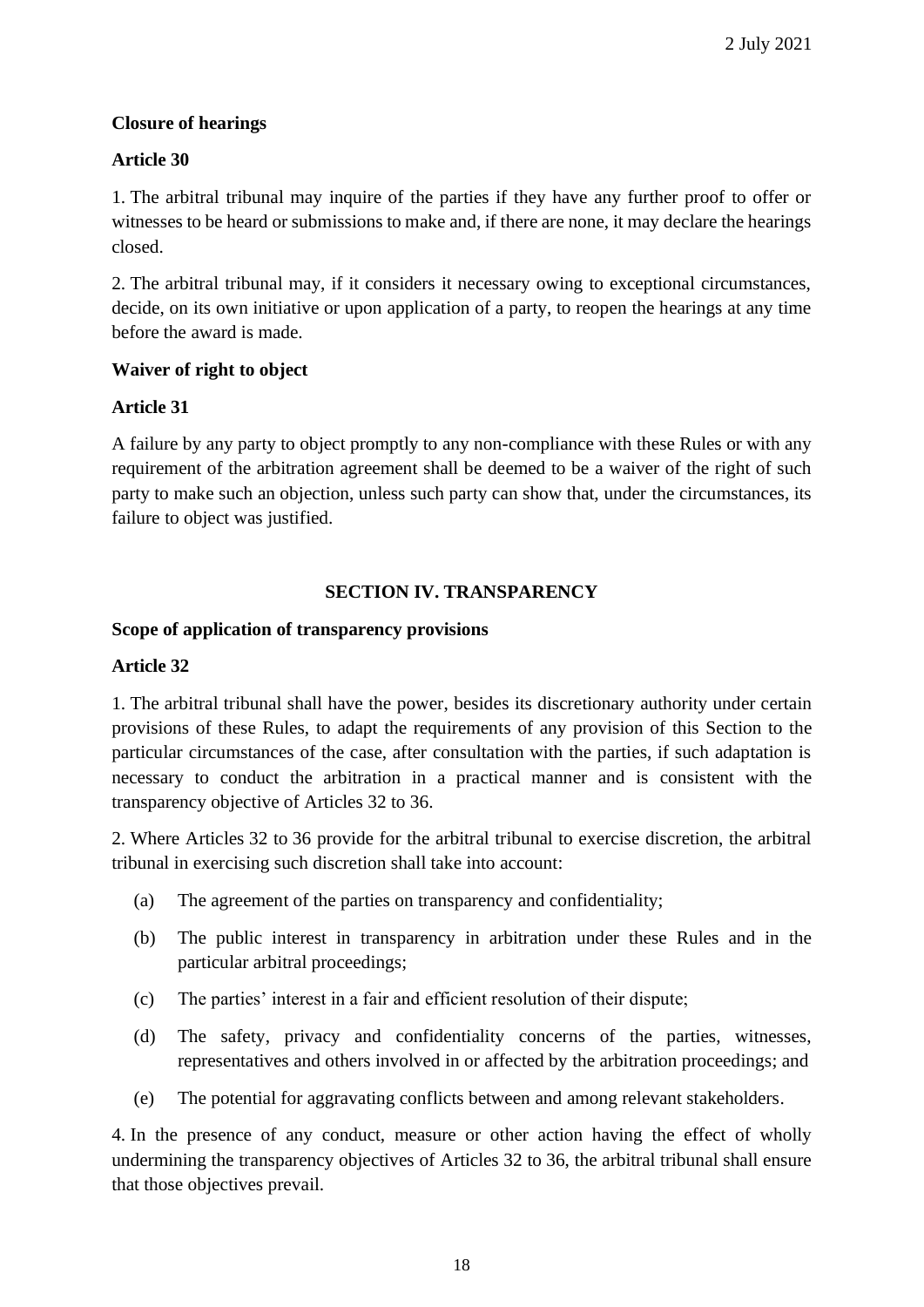# **Publication of information at the commencement of arbitral proceedings**

# **Article 33**

Subject to Article 17, paragraph 8, and Article 27, paragraph 4, the PCA shall, promptly after the case management conference referred to in Article 17, paragraph 3, make available to the public information regarding the name of the disputing parties, the economic sector involved and the legal instrument under which the claim is being made.

# **Publication of documents**

# **Article 34**

1. Subject to Article 35, the following documents shall be made available to the public: the notice of arbitration; the response to the notice of arbitration; and the orders, decisions and awards of the arbitral tribunal.

2. Subject to Article 35, the arbitral tribunal may decide, after consultation with the disputing parties, whether and how to make available any other documents provided to, or issued by, the arbitral tribunal not falling within paragraph 1 above.

### **Exceptions to transparency**

# **Article 35**

1. Confidential or protected information, as defined in paragraph 2 and as identified pursuant to the arrangements referred to in paragraphs 3 and 4, shall not be made available to the public pursuant to Articles 33 and 34.

2. Confidential or protected information consists of:

- (a) Names and addresses of the parties and their representatives protected by an order of the arbitral tribunal pursuant to Article 17, paragraph 8, as well as of witnesses protected by an order of the arbitral tribunal pursuant to Article 27, paragraph 4;
- (b) Confidential business information, information that has been classified as secret by a Government or a public international institution and any other information deemed confidential under any other grounds of confidentiality that the arbitral tribunal determines to be compelling;
- (c) Information that is protected against being made available to the public under the arbitration agreement;
- (d) Information that is protected against being made available to the public under any law or rules determined by the arbitral tribunal to be applicable to the disclosure of such information;
- (e) Information the disclosure of which would impede law enforcement; or
- (f) Information the non-disclosure of which is necessary to protect the safety, physical and psychological well-being and privacy of parties, witnesses, representatives and others involved in or affected by the arbitration proceedings.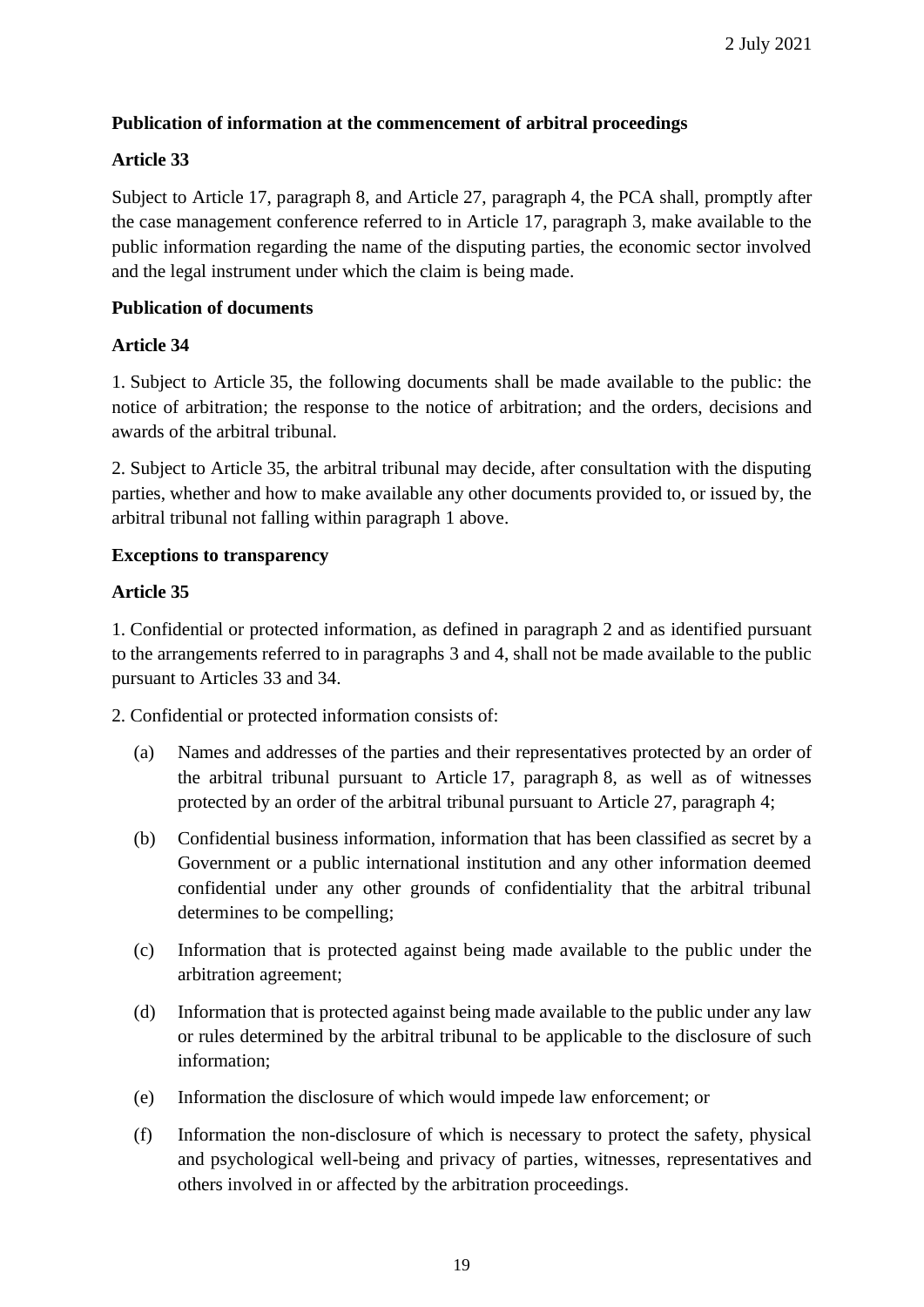Any determination as to whether information is confidential or protected shall be made by the arbitral tribunal after consultation with the parties.

3. The arbitral tribunal, after consultation with the parties, shall make arrangements to prevent any confidential or protected information from being made available to the public, including by putting in place, as appropriate:

- (a) Time limits in which a party or third person shall give notice that it seeks protection for such information in documents;
- (b) Procedures for the prompt designation and redaction of the particular confidential or protected information in such documents; and
- (c) Procedures for holding hearings in private to the extent required.

4. Where the arbitral tribunal determines that information should not be redacted from a document, or that a document should not be prevented from being made available to the public, any party or third person that voluntarily introduced the document into the record shall be permitted to withdraw all or part of the document from the record of the arbitral proceedings.

5. The arbitral tribunal may, on its own initiative or upon the application of a party, after consultation with the parties where practicable, take appropriate measures to restrain or delay the publication of information pursuant to Articles 33 and 34 where such publication would jeopardize the integrity of the arbitral process because it could hamper the collection or production of evidence, lead to the intimidation of witnesses, parties, representatives or members of the arbitral tribunal, or in comparably exceptional circumstances.

### **Publication as a source of continuous learning**

### **Article 36**

The PCA shall regularly publish general information about arbitration under these Rules as a source of continuous learning, including industry sector, names of arbitrators, outcome of cases and costs.

### **SECTION V. THE AWARD**

#### **Decisions**

#### **Article 37**

1. When there is more than one arbitrator, any award or other decision of the arbitral tribunal shall be made by a majority of the arbitrators.

2. In the case of questions of procedure, when there is no majority or when the arbitral tribunal so authorizes, the presiding arbitrator may decide alone, subject to revision, if any, by the arbitral tribunal.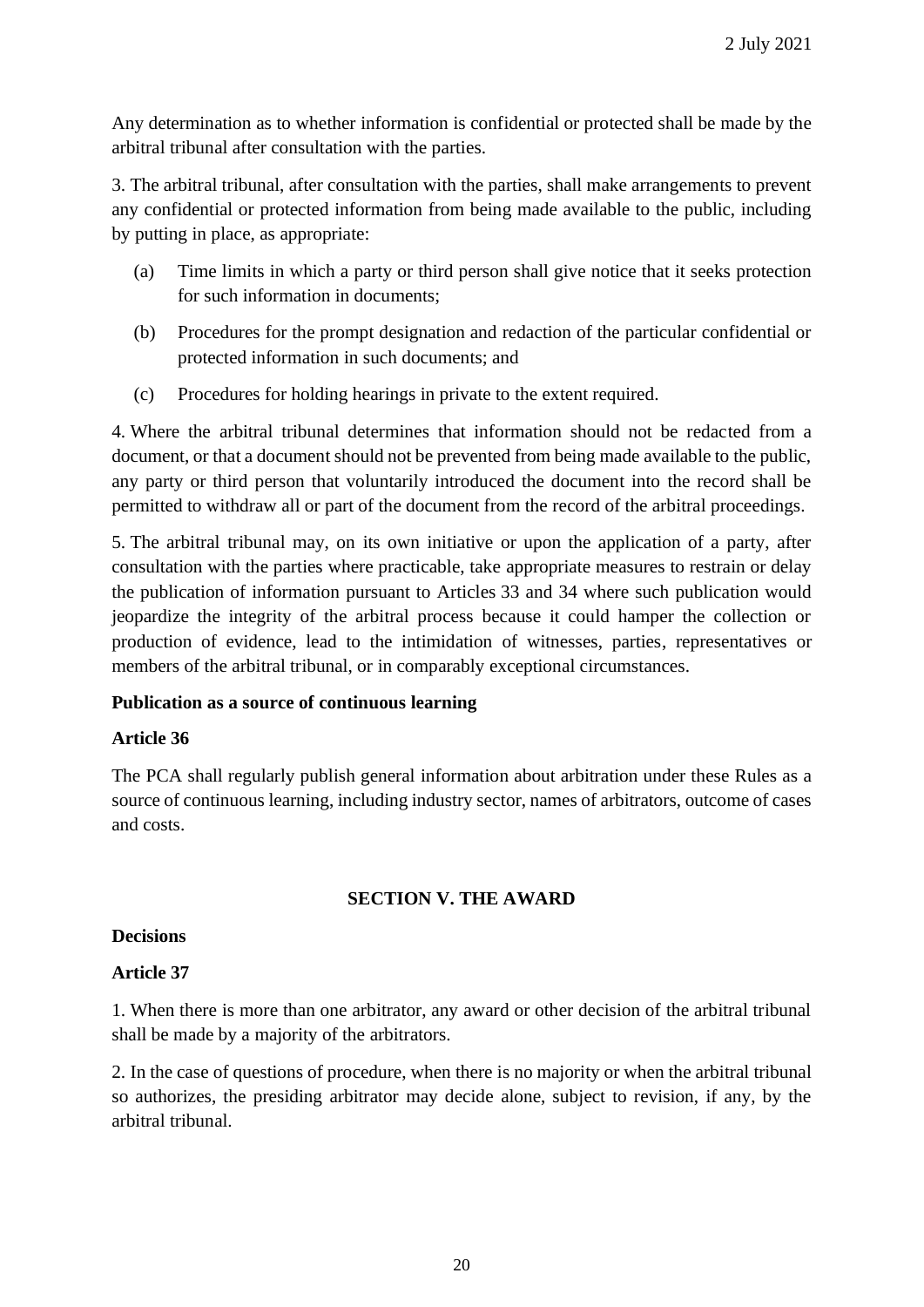# **Form and effect of the award**

# **Article 38**

1. The arbitral tribunal may make separate awards on different issues at different times.

2. An award may order monetary compensation and non-monetary relief, including restitution, rehabilitation, satisfaction, injunctive relief, specific performance and the provision of guarantees of non-repetition. An award may also contain recommendations for other measures that may assist in resolving the underlying dispute and preventing future disputes or the repetition of harm, which shall be binding only if agreed by the parties.

3. All awards shall be made in writing and shall be final and binding on the parties. The parties shall carry out all awards without delay. Subject to Article 1, paragraph 4, the arbitral tribunal may, at the request of a party, stipulate any penalty, monetary or otherwise, it deems appropriate for non-compliance with any non-monetary relief contained in its award.

4. The arbitral tribunal shall state the reasons upon which the award is based and shall satisfy itself that the award is human rights-compatible.

5. An award shall be signed by the arbitrators and it shall contain the date on which the award was made and indicate the place of arbitration. Where there is more than one arbitrator and any of them fails to sign, the award shall state the reason for the absence of the signature.

6. Copies of the award signed by the arbitrators shall be communicated to the parties by the arbitral tribunal.

### **Applicable law**

### **Article 39**

1. The arbitral tribunal shall apply the law, rules of law or standards designated by the parties as applicable to the substance of the dispute.

2. Failing such designation by the parties, the arbitral tribunal shall apply the law or rules of law which it determines to be appropriate.

3. The arbitral tribunal shall decide on the basis of the applicable law unless the parties have expressly authorized the arbitral tribunal to do otherwise.

4. In all cases, the arbitral tribunal shall decide in accordance with the terms of the applicable agreement(s), if any, and shall take into account any usage of trade applicable to the transaction, including any business and human rights standards or instruments that may have become usages of trade.

### **Settlement or other grounds for termination**

# **Article 40**

1. If, before the award is made, the parties agree on a settlement of the dispute, the arbitral tribunal shall either issue an order for the termination of the arbitral proceedings or, if requested by the parties and accepted by the arbitral tribunal, record the settlement in the form of an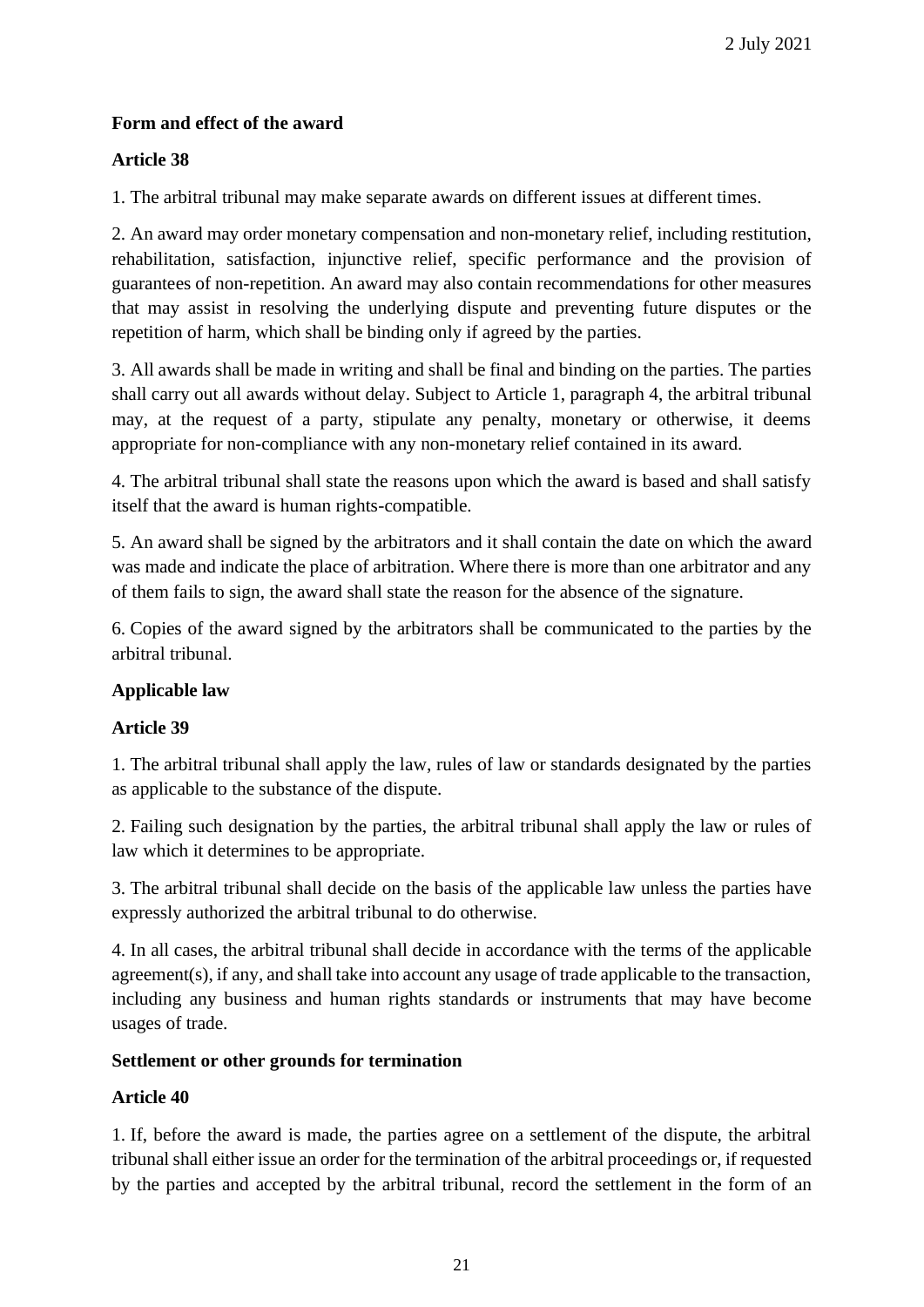arbitral award on agreed terms. The arbitral tribunal is not obliged to give reasons for such an award but must be unanimously satisfied that such an award is human rights-compatible.

2. If, before the award is made, the continuation of the arbitral proceedings becomes unnecessary or impossible for any reason not mentioned in paragraph 1, the arbitral tribunal shall inform the parties of its intention to issue an order for the termination of the proceedings. The arbitral tribunal shall have the power to issue such an order unless there are remaining matters that need to be decided and the arbitral tribunal considers it appropriate to do so.

3. Copies of the order for termination of the arbitral proceedings or of the arbitral award on agreed terms, signed by the arbitrators, shall be communicated by the arbitral tribunal to the parties. Where an arbitral award on agreed terms is made, the provisions of Article 38, paragraphs 3, 5 and 6, shall apply.

#### **Interpretation of the award**

#### **Article 41**

1. Within 14 days after the receipt of the award, a party, with notice to the other parties, may request that the arbitral tribunal give an interpretation of the award.

2. The interpretation shall be given in writing within 14 days after the receipt of the request. The interpretation shall form part of the award and the provisions of Article 38, paragraphs 3 to 6, shall apply.

#### **Correction of the award**

### **Article 42**

1. Within 14 days after the receipt of the award, a party, with notice to the other parties, may request the arbitral tribunal to correct in the award any error in computation, any clerical or typographical error, or any error or omission of a similar nature. If the arbitral tribunal considers that the request is justified, it shall make the correction within 14 days of receipt of the request.

2. The arbitral tribunal may within 14 days after the communication of the award make such corrections on its own initiative.

3. Such corrections shall be in writing and shall form part of the award. The provisions of Article 38, paragraphs 3 to 6, shall apply.

#### **Additional award**

#### **Article 43**

1. Within 14 days after the receipt of the termination order or the award, a party, with notice to the other parties, may request the arbitral tribunal to make an award or an additional award as to claims presented in the arbitral proceedings but not decided by the arbitral tribunal.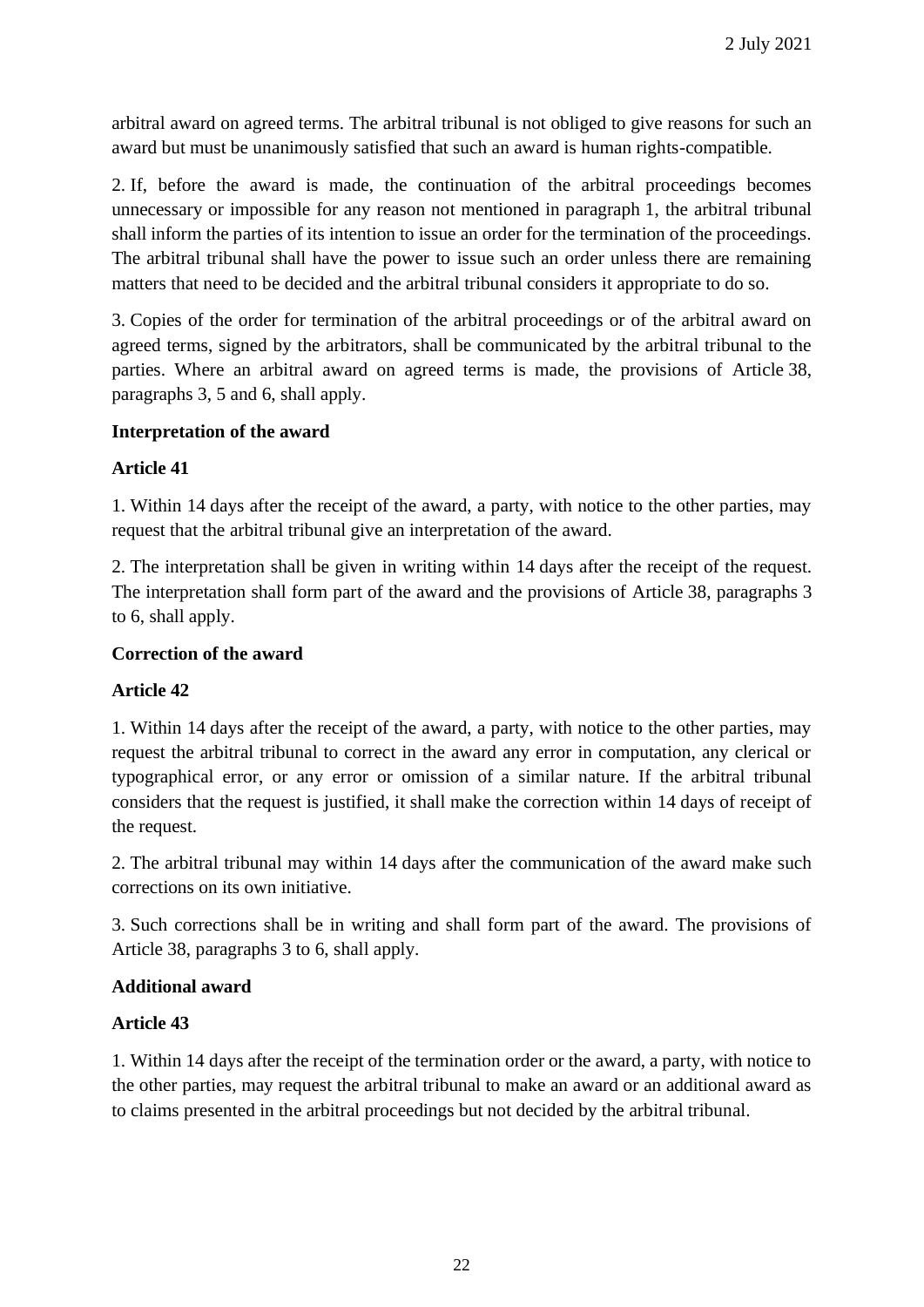2. If the arbitral tribunal considers the request for an award or additional award to be justified, it shall render or complete its award within 30 days after the receipt of the request. The arbitral tribunal may extend, if necessary, the period of time within which it shall make the award.

3. When such an award or additional award is made, the provisions of Article 38, paragraphs 3 to 6, shall apply.

# **Definition of costs**

# **Article 44**

1. The arbitral tribunal shall fix the costs of arbitration in the final award and, if it deems appropriate, in another decision.

2. The term "costs" includes only:

- (a) The fees of the arbitral tribunal to be stated separately as to each arbitrator and to be fixed by the arbitral tribunal itself in accordance with Article 45;
- (b) The reasonable travel and other expenses incurred by the arbitrators;
- (c) The reasonable costs of expert advice and of other assistance required by the arbitral tribunal;
- (d) The reasonable travel and other expenses of witnesses to the extent such expenses are approved by the arbitral tribunal;
- (e) The legal and other costs incurred by the parties in relation to the arbitration to the extent that the arbitral tribunal determines that the amount of such costs is reasonable;
- (f) Any fees and expenses of the PCA.

3. In relation to interpretation, correction or completion of any award under Articles 41 to 43, the arbitral tribunal may charge the costs referred to in paragraphs 2 (b) to (f), but no additional fees.

### **Fees and expenses of arbitrators**

### **Article 45**

1. The fees and expenses of the arbitrators shall be reasonable in amount, taking into account the amount in dispute, the complexity of the subject matter, the time spent by the arbitrators, the cost burden on each party and any other relevant circumstances of the case, including any agreements by the parties, such as those on controlling costs and financing options.

2. If the PCA establishes a schedule or particular method for determining the fees and expenses for arbitrators, the arbitral tribunal shall apply that schedule or method in determining its fees and expenses.

3. Promptly after its constitution, the arbitral tribunal shall inform the parties as to how it proposes to determine its fees and expenses, including any rates it intends to apply. Within 15 days of receiving that proposal, any party may refer the proposal to the PCA for review. If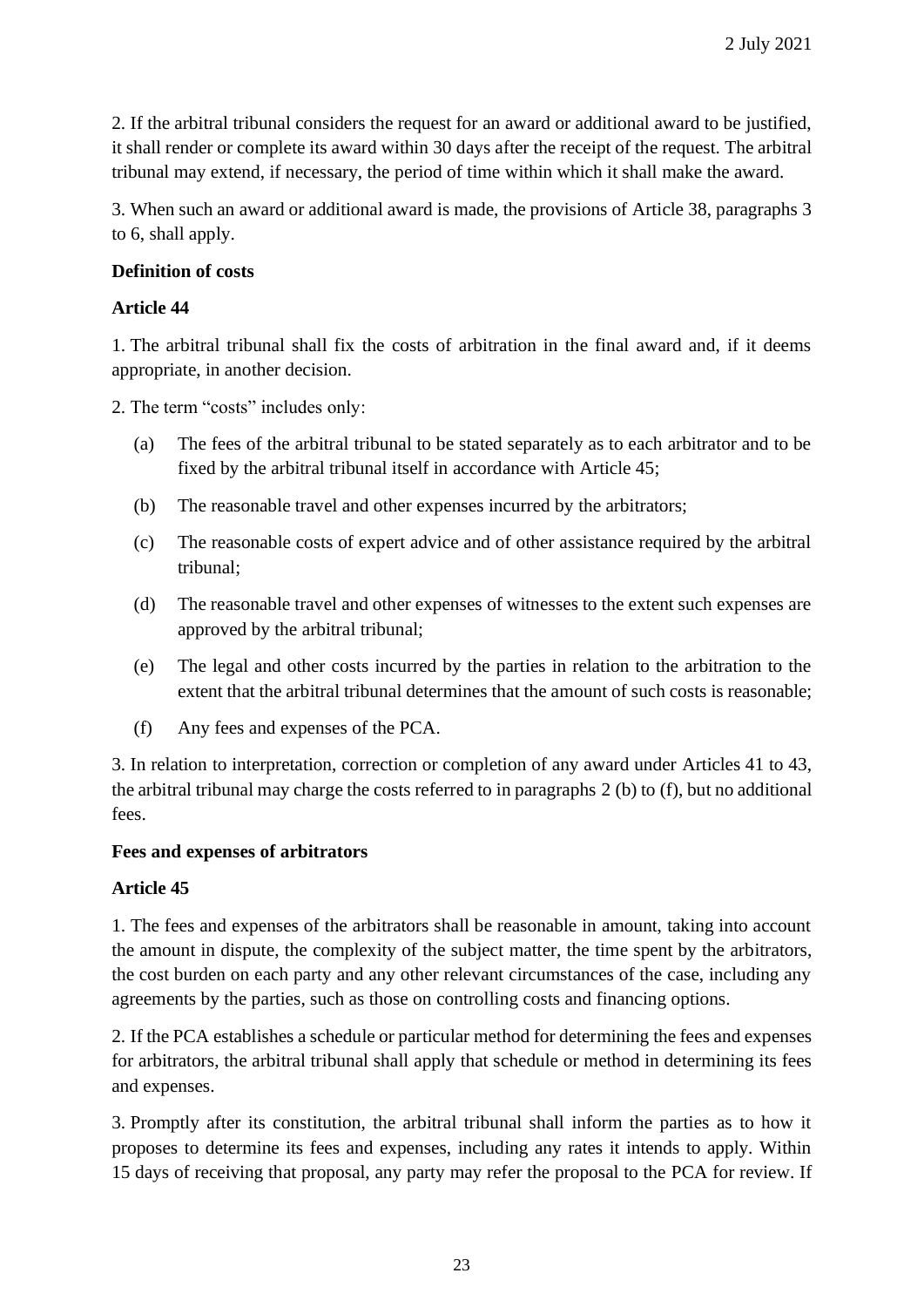the PCA finds that the proposal of the arbitral tribunal is inconsistent with paragraphs 1 or 2, it shall make any necessary adjustments thereto, which shall be binding upon the arbitral tribunal.

- 4. (a) When informing the parties of the arbitrators' fees and expenses that have been fixed pursuant to Article 44, paragraphs 2 (a) and (b), the arbitral tribunal shall also explain the manner in which the corresponding amounts have been calculated;
	- (b) Within 15 days of receiving the arbitral tribunal's determination of fees and expenses, any party may refer for review such determination to the PCA;
	- (c) If the PCA finds that the arbitral tribunal's determination is inconsistent with the arbitral tribunal's proposal (and any adjustment thereto) under paragraph 3 or is otherwise manifestly excessive, it shall make any adjustments to the arbitral tribunal's determination that are necessary to satisfy the criteria in paragraph 1. Any such adjustments shall be binding upon the arbitral tribunal;
	- (d) Any such adjustments shall either be included by the arbitral tribunal in its award or, if the award has already been issued, be implemented in a correction to the award, to which the procedure of Article 42, paragraph 3, shall apply.

5. Throughout the procedure under paragraphs 3 and 4, the arbitral tribunal shall proceed with the arbitration, in accordance with Article 17, paragraph 1.

6. A referral under paragraph 4 shall not affect any determination in the award other than the arbitral tribunal's fees and expenses; nor shall it delay the recognition and enforcement of all parts of the award other than those relating to the determination of the arbitral tribunal's fees and expenses.

### **Allocation of costs**

### **Article 46**

1. Except as provided in paragraph 2, the costs of the arbitration shall in principle be borne by the unsuccessful party or parties. However, the arbitral tribunal may apportion each of such costs between the parties if it determines that apportionment is reasonable, taking into account the circumstances of the case, including the conduct of the parties in the arbitration, the financial burden on each party and the public interest, if any.

2. The costs of legal representation and assistance referred to in Article 44, paragraph 2 (e), shall in principle be borne by the party or parties that incurred such costs. However, the arbitral tribunal, taking into account the circumstances of the case, shall be free to determine which party shall bear such costs or may apportion such costs between the parties if it determines that apportionment is reasonable.

3. The PCA may, in consultation with the arbitral tribunal, allocate some or all of the costs of the arbitration to any fund available to the parties for dispute resolution, including without limitation funds established pursuant to the international labour agreement giving rise to the arbitration.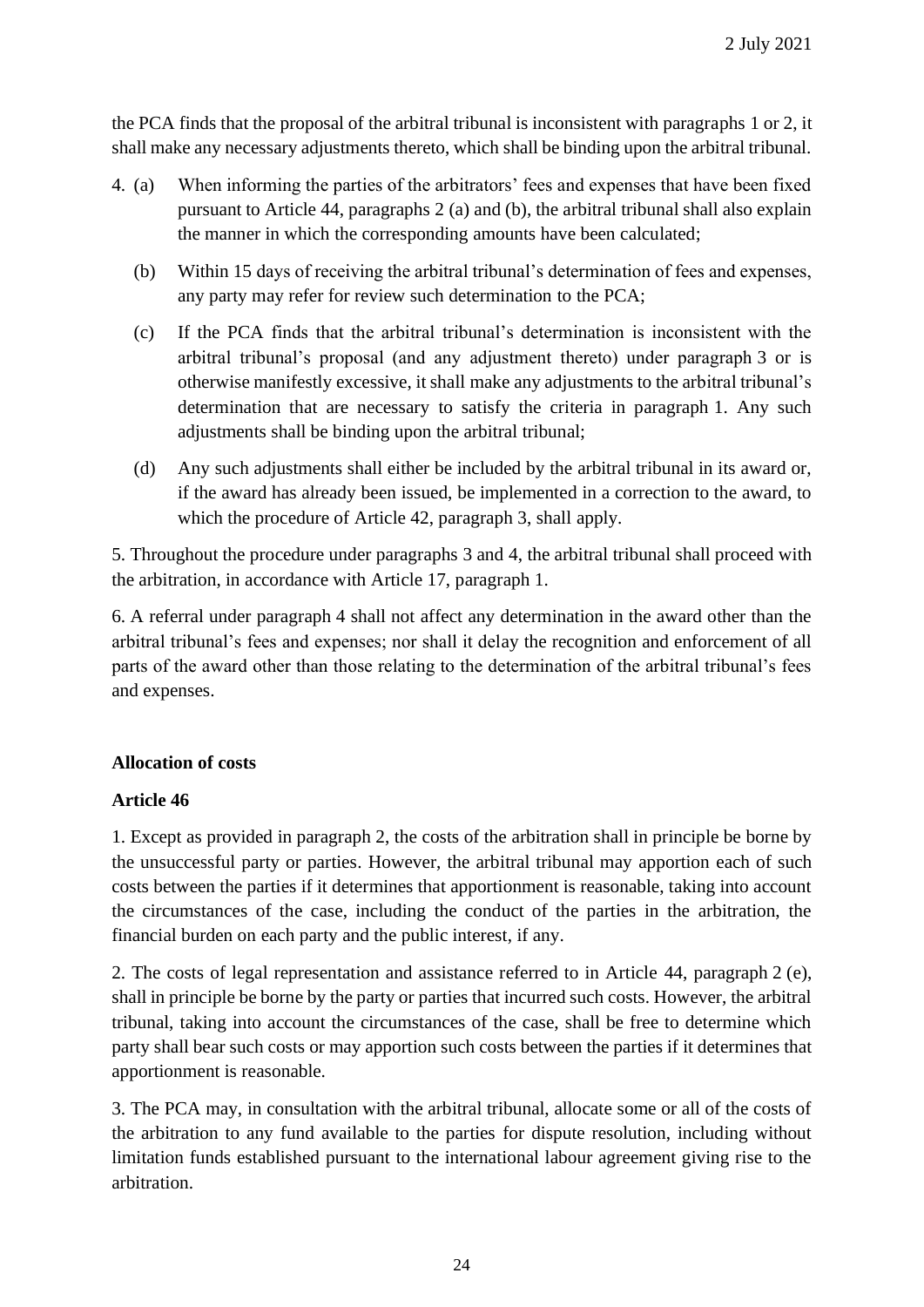4. The arbitral tribunal shall in the final award or, if it deems appropriate, in any other award, determine any amount that a party may have to pay to another party as a result of the decision on allocation of costs.

#### **Deposit of costs**

#### **Article 47**

1. The arbitral tribunal, on its establishment, may request the parties to deposit an advance for the costs referred to in Article 44, paragraphs 2 (a) to (c) and (f). During the course of the arbitral proceedings the arbitral tribunal may request supplementary deposits from the parties.

2. The amount of the deposit requested from each party may differ and should in any case be reasonable, taking into account the amount in dispute, the complexity of the subject matter, the estimated time to be spent by the arbitrators, the cost burden on each party and any other relevant circumstances of the case, including any agreements by the parties such as those on controlling costs and financing options. The arbitral tribunal shall ensure that the amount of the deposit does not constitute an undue obstacle to any party's participation in the proceedings.

3. The arbitral tribunal shall fix the amounts of any deposits or supplementary deposits only upon approval of the PCA.

4. If the required deposits are not paid in full within 30 days after the receipt of the request, or such other period as may be set by the arbitral tribunal, the arbitral tribunal shall so inform the parties in order that one or more of them may make the required payment. If such payment is not made, the arbitral tribunal may order the suspension or termination of the arbitral proceedings.

5. After a termination order or final award has been made, the arbitral tribunal shall render an accounting to the parties of the deposits received and return any unexpended balance to the parties.

### **SECTION VI. MISCELLANEOUS PROVISIONS**

#### **Third party funding**

#### **Article 48**

1. Where a party or a third person making submissions in accordance with Article 24 benefits from any form of funding or financial assistance for the participation in the proceedings, such party or third person shall promptly disclose to all other parties and to the arbitral tribunal the name and contact details of the source of the funding or financial assistance.

2. Notwithstanding paragraph 1, upon request of the funded party, the arbitral tribunal may determine that such information shall not be disclosed to the other parties or made available to the public.

3. The arbitral tribunal may take into account any such funding when making its determinations on costs and deposits in the arbitration.